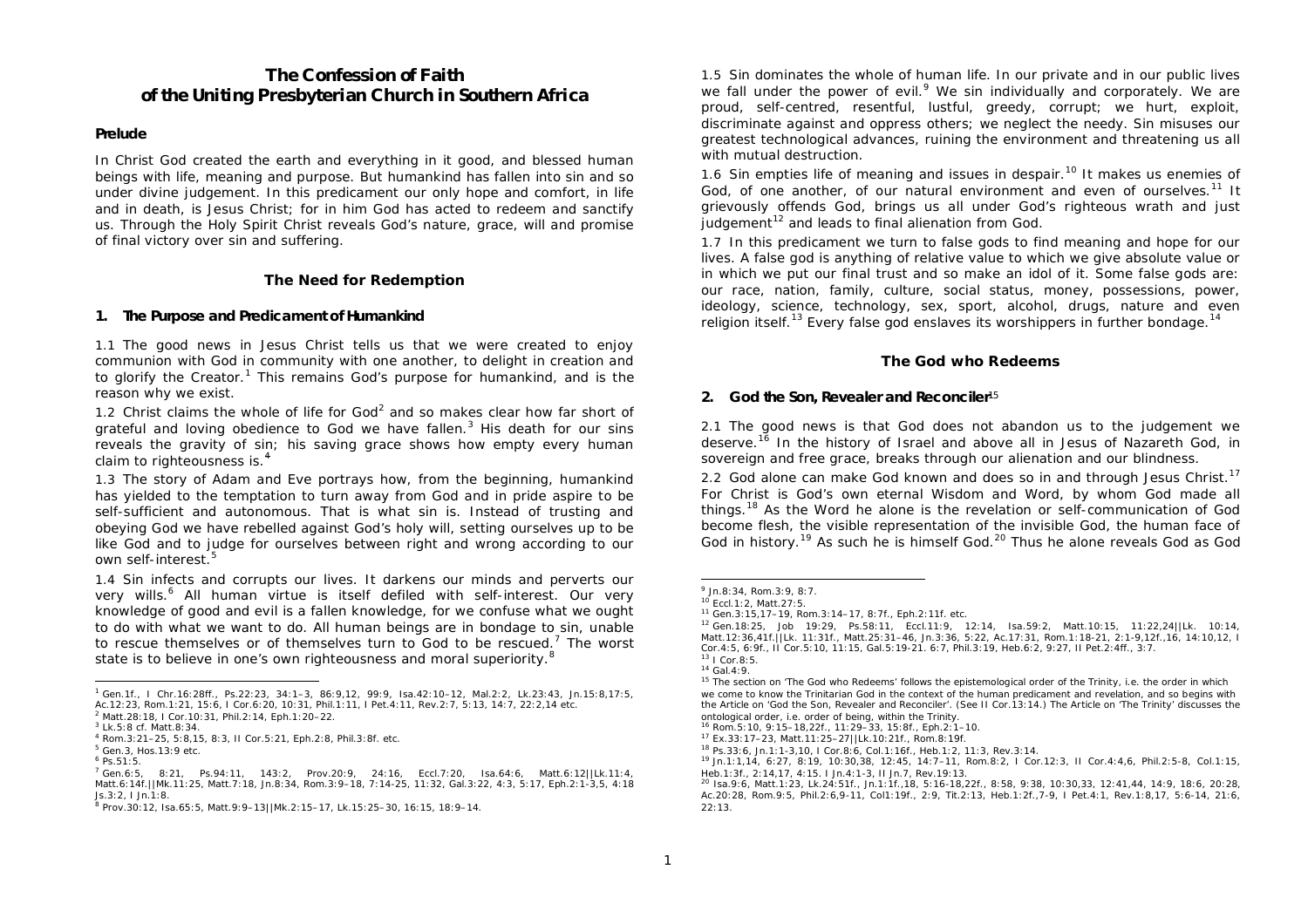truly is. $21$  God is always transcendent, infinite, mysterious, beyond human comprehension,<sup>22</sup> yet no other than what Christ reveals. As the Word Christ is the Truth, and as the Truth he is the Way and the Life. $23$ 

2.3 For the salvation of the world the eternal Word, or Son, of God humbled himself $^{24}$  and by the Holy Spirit took on our humanity in the womb of the Virgin Mary.<sup>25</sup> He was born, was anointed by the Spirit and lived as an itinerant Jewish rabbi in Palestine.<sup>26</sup> In him deity and humanity are united in one person, truly and fully God, yet truly and fully human, subject to all our human limitations and weaknesses and so also to temptation and suffering.<sup>27</sup>

2.4 Jesus came to the Jews as their long-promised Messiah, identifying with them as an oppressed people. Anointed with the Holy Spirit, $28$  he proclaimed God's coming dominion on earth.<sup>29</sup> Already in his own ministry that dominion invaded our time as a foretaste of God's new world.<sup>30</sup> Tempted like us, he overcame temptation and broke the human pattern of failure and  $\sin^{31}$  He made God's grace known to sinners and healed the sick in body, mind and spirit. But because his life and teaching judged the religion, morality and national ambitions of his people, they rejected him.<sup>32</sup> Jews and Gentiles alike were quilty of his crucifixion. By crucifying Jesus the world passed judgement on itself.

2.5 Jesus crowned his work for God's dominion by giving his life as a sinoffering for the world.<sup>33</sup> The quilt of sin demanded the death of the guilty. But, in obedience to the Father's loving purpose<sup>34</sup>, Christ died on the cross as a sinless human being for sinful human beings, the righteous for the unrighteous, the Judge in the place of the judged. $35$  He took our sin and bore God's judgement and wrath against sin in our place.<sup>36</sup> Only in this way could he give us his righteousness. This unblemished sacrifice atoned once and for all for all sin; no other sacrifice is needed, sufficient or acceptable to God. $37$ 

2.6 Jesus not only suffered death for us but by his glorious resurrection overcame death for us. God raised him in body and spirit, in time and space, as

ł

the first-fruits of those who have fallen asleep.<sup>38</sup> Thus the victim of sin and death became for us the Victor over sin, death, Satan and all evil powers<sup>39</sup>, inaugurated the new creation<sup>40</sup>. and brought us the free gift of eternal life<sup>41</sup>.

2.7 This atonement reconciled the world to God. It honoured the holy justice of God that cannot condone or overlook sin and at the same time proved God's love for all sinners and glorified the grace of God that forgives.<sup>42</sup> For through union with Christ we have forgiveness for all our sin,  $43$  righteousness before God,<sup>44</sup> reconciliation with God<sup>45</sup> and victory over sin<sup>46</sup>, death and every evil power<sup>47</sup>.

2.8 Thus Jesus Christ is the only Mediator between God and people,  $48$  the only Saviour for all humankind.<sup>49</sup> Exalted to God's 'right hand', he is our eternal Advocate and High Priest who intercedes for  $u_s^{50}$ ; he is Lord over all the universe and over every area of human life, private and public.<sup>51</sup>

2.9 Our most critical decision in life is how we respond to this good news: with faith and commitment or with unbelief or indifference.<sup>52</sup>

### **3. God the Father, Creator and Sustainer**

3.1 God heard the cry of the Hebrews in Egypt, liberated them from oppression, provided them with food and water in the desert and led them to the promised land. $53$  This and their continuing experience of providence and judgement revealed God to them as the creator and ruler of all things who brings justice to the oppressed and demands justice and righteousness from all people.<sup>54</sup> They came to know God as Father of the chosen people and even of individuals in it.<sup>55</sup>

j

<sup>45</sup> Rom.5:10f., II Cor.5:18f., Eph.2:18, Col.1:19f., I Pet.3:18, I Jn.2:2.

<sup>52</sup> Deut.30:15–20, I Ki.18:21, Matt.11:28–30, Jn.5:40, 6:37–40, Rom.6:23, Rev.2:7, 2:10f.,16,28, 3:5,12,21 etc. <sup>53</sup> Ex.3:7ff.

<sup>21</sup> Matt.11:25–27||Lk.10:21f., Jn.1:1,18, 5:16–24, 8:12,58, 10:30–33, 12:41,44, 14:9, 17:3,6–8,14, 18:6, 20:28, Ac.20:28, Phil.2:6,9–11, Col.1:19f., 2:9, Tit.2:13, Heb.1:7–9, Rev.1:17 cf. Isa.41:4, 44:6 and 48:12, Rev.22:12f.,16,20 cf. 1:8, 21:6.

<sup>22</sup> Ex.33:18–23, Deut.4:39, II Chron.20:6, Eccl.5:2, Isa.6:1–5, 55:9, Ezk.1, Matt.6:1,9, Eph.1:9, Col.2:2, Rev.4 etc.

 $^{23}$  Jn.14:6.

<sup>24</sup> Jn.1:14, Phil.2:6–8.

<sup>25</sup> Matt.1:18–25, Lk.1:26–38.

<sup>26</sup> Matt.8:20||Lk.9:58; Jn.1:38 (cf. Matt.8:19, 12:38, 19:16 etc.), 1:49, 3:2,26, 4:31, 6:25, 9:2, 11:28, 20:16.

<sup>27</sup> Matt.4:1–11||Lk.4:1–13, Mk.1:13, Heb.2:10,14–18, 5:8. <sup>28</sup> Matt.3:16||Mk.1:10||Lk.3:22.

<sup>29</sup> Matt.4:17||Mk.1:14f.

<sup>30</sup> Matt.12:28f.||Mk.3:27||Lk.11:20–22, 17:21. <sup>31</sup> Matt.4:1–11, Mk.1:13, Lk.4:1–13, Rom.8:3, Phil.2:7, Heb.2:17f., 4:15.

<sup>32</sup> Mk.3:1–6, Jn.11:46–53.

<sup>33</sup> Jn.1:29, Rom.8:3 NIV (tr. 'as a sin-offering' cf. Lev.16:5f.,9,11,27 LXX ), Rom.8:32, I Cor. 15:3, Heb.10:6,8, 13:11.

<sup>34</sup> Rom.8:32, I Cor.5:21 etc.

<sup>35</sup> I Cor.5:21, Col.2:14f., I Pet.3:18 etc.

<sup>36</sup> Rom.8:3f., II Cor.5:21, Gal.3:13f.

<sup>37</sup> Rom.6:10, I Tim.2:3–6. 4:10, I Jn.2:1f., Heb.7:27, 9:11–10:18, I Pet.3:18.

<sup>38</sup> Lk.24:39, Jn.20:17,27, 21:9-13, Ac.1:4 (the Greek strictly means 'While eating with them…', surely referring to one or more fellowship meals), Rom.8:29, I Cor.15:20,23, Col.1:18, I Th.4:14.

<sup>39</sup> Matt.12:22-29,||Mk.3:22-27||Lk.11:14-22, Lk.10:18, Jn.12:31-33, 16:11, Eph.4:8 (Ps.68:18), Col.2:15, Heb.2:14, Rev.12:8f., 20:7-10.

<sup>40</sup> II Cor.5:17, Gal.6:15.

<sup>41</sup> Ac.2:24ff., Rom.5:15-21, 6:9f., I Cor.15:21,54–57, Eph.1:19–22, II Tim.1:10, Heb.2:9, 14f., Rev.1:17–19.

<sup>42</sup> Ps.85:10, Isa.53:4–12, Matt.20:28||Mk.10:45, Matt.27:4, Jn.3:16, 8:46, Rom.3:23-26, 5:6–11,15–21, I Cor.15:3,22, II Cor.5:14f.,19,21, Gal.3:13, Eph.1:7, 5:2, Col.1:14, I Tim.2:5f., Tit.2:14, Heb.2:9,17, 7:27, 9:11– 15,24–28, 10:10-14,28, I Pet.1:18f., 2:24, 3:18, I Jn.2:2, 4:10.

<sup>43</sup> Lk.24:47, Ac.2:38, 5:21, 10:43, 13:38, 26:18, Eph.1:7,17–21, 4:8, 6:10–17, Col.1:14, 2:15, Heb.10:12–22. Cf. Mk.1:23–27, 3:22–27, 5:1–13, 6:7–13 etc.

<sup>44</sup> Matt.5:6, Rom.1:17, 3:22–5:1, 5:8–11,16–21, 6:18,22, 8:10, 9:30, 10:10, I Cor.1:30, 5:21, Gal.2:16, 3:6– 14, 5:5, Eph.4:24, 6:14, Phil.1:11, 3:8f., II Tim.4:8, Heb.11:17.

<sup>46</sup> Col.1:16 etc.

<sup>47</sup> I Cor.15. See also n.30 above.

<sup>48</sup> I Tim.2:5.

<sup>49</sup> Ac.4:12, Jn.14:6, I Tim.2:5.

<sup>50</sup> Rom.8:34, Heb.2:17, 3:1, 5:10, 6:20–10:21, Heb.7:24f., I Jn.2:1.

<sup>51</sup> Matt. 11:27, 28:18 cf. Dan.7:13f., Lk.19:27, Jn.3:35, 5:27, 13:3, 17:2, Ac.2:36, Rom.14:9, Phil.2:9–11, I Cor.15:24–27 cf. Dan.2:44, Eph.1:20–22, Col.2:10, Heb.2:5–9, I Pet. 3:22, Rev.11:15, 17:14, 19:11–16.

<sup>54</sup> Ex.19:5, Ps.103:6.

<sup>55</sup> Gen.10:28, Deut.14:1, I Ki.14:31 (Abijah means 'Yah[weh] is my father'), I Chr.1:22 (Abimael means 'God is my father'), Ps.89:27. Mal.1:6, 2:10. Also Wisd.2:16, 14:3, Ecclus.23:1, Tob.13:4, III Macc.5:7, 6:3,8.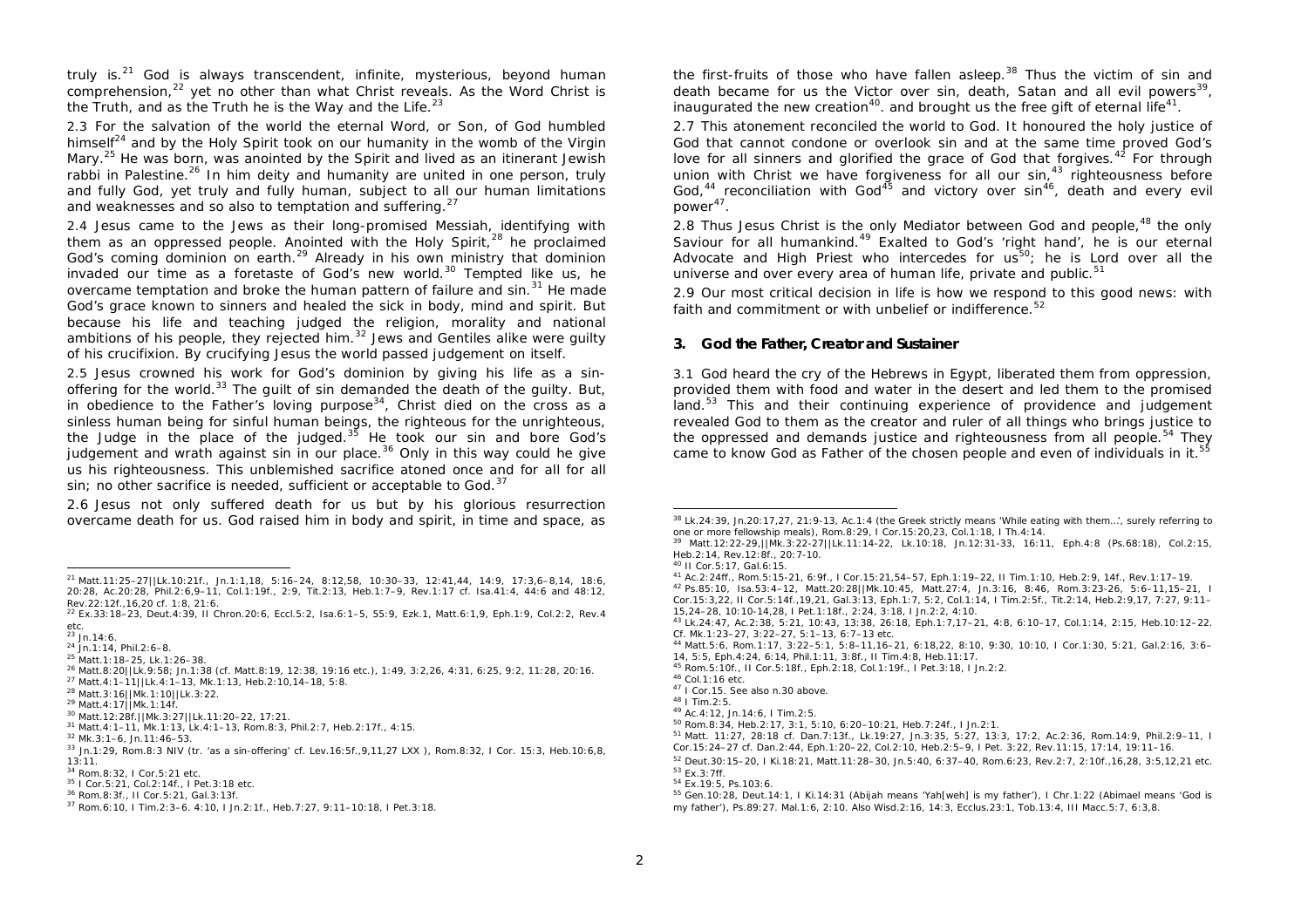3.2 The incarnation, teaching, miracles and resurrection of Jesus Christ and the new creation<sup>56</sup> in him confirmed the Old Testament revelation of God as the eternal Creator and sustainer of all things visible and invisible, who is universally present, undergirding all creation and all life, the sovereign Ruler over all things<sup>57</sup>, the fountain of all truth, wisdom, love, goodness and beauty, the just Judge and merciful Saviour of humankind. Jesus taught his disciples about God as his Father and their Father in heaven. Through Christ, the only begotten Son of God, the Father adopts us as sons and daughters, but also loves and cares for all people like a loving father.

3.3 Before the almighty Creator we ought to bow in awe; before the holy and righteous Judge of the universe we should stand in fear; but in God as our loving and merciful Father we may confidently trust.

3.4 Scripture uses female or motherly metaphors as well for God, because God relates to creation and to us with motherly care and tender compassion.<sup>58</sup> But God is not a mother in the sense that the world or humankind is generated from a divine womb or is an extension of God's own being. God is Spirit and transcends all gender.<sup>59</sup>

### **4. God the Holy Spirit, Life-giver and Sanctifier**

4.1 The Holy Spirit is the Spirit of God and is one with God as a human spirit is one with a human being.<sup>60</sup> The Spirit is the living, creative, personal, immediate presence and power of the transcendent God extended into the world, at work in it and in us.<sup>61</sup> The Spirit is thus fully God and not at all to be ranked with any other existing or supposed spirit, whether ancestral or supernatural.

4.2 The Holy Spirit is likewise the Spirit of Christ, his living presence and power.<sup>62</sup> Christ poured out the Spirit on the Church at Pentecost.<sup>63</sup> He comes to us and works in us always by his Spirit, who resides in everyone who has faith in Christ. $^{64}$  Scripture calls us to be constantly filled with the Spirit. $^{65}$ 

4.3 The Spirit, the Giver of life, was active in creation<sup>66</sup> and is active in the new creation. $67$  The Spirit inspired the law, the prophets and the apostles and enables the Word to take root in our hearts. Through the Word and the sacraments the Spirit brings home to us the judgement and grace of God, $^{68}$ enables us to recognize and accept Jesus as Lord and Saviour and moves us to commit ourselves to him.<sup>69</sup> The Spirit unites us to Christ and to one another in his Body<sup>70</sup>, gives us new birth,<sup>71</sup> sets us free from bondage to sin, and assures us that we are now children of God. $72$ 

4.4 The Spirit helps us to pray,<sup>73</sup> moves us to worship<sup>74</sup> and obey God<sup>75</sup>, gives us faith and hope.<sup>76</sup> pours the love of God into our hearts<sup>77</sup> and brings forth the fruit of the Spirit<sup>78</sup>. The Spirit equips us with an abundance of gifts and talents to build up his Body<sup>79</sup> and empowers us to serve and witness to Jesus Christ in the world $80$ . In all these ways the Spirit brings life and revival to, and through, the Church.

4.5 The indwelling Spirit is the promise and foretaste of God's coming dominion.<sup>81</sup>

4.6 Through the Spirit God guides us in our daily lives.<sup>82</sup> But every claimed experience or guidance of the Spirit must be tested by the Word of God.<sup>83</sup>

### **5. The Trinity**

5.1 God's self-disclosure in Jesus Christ and outpouring of the Holy Spirit reveal God as Father, Son and Spirit<sup>84</sup>, at the same time transcendent over the world, acting in history, and present in the world. This revelation in history discloses what God truly and inherently is, for what God reveals is true.<sup>85</sup> It is the revelation of the one true and living God, <sup>86</sup> who alone is to be worshipped and adored<sup>87</sup>.

5.2 The Father speaks, and Christ is the Word that is spoken. The Son is eternally generated by the Father, Light of Light, God of God.<sup>88</sup> In him the

<sup>70</sup> I Cor.12:2–31, Eph.4:3–5. <sup>71</sup> Jn.1:12f., 3:5–8, I Cor.4:15, II Cor.5:17, Gal.3:26, 4:6, 6:15, Eph.2:1,4f., Col.3:10, Tit.3:5, Jas.1:18, I

<sup>74</sup> Phil.3:3, Eph.5:18–20.

 <sup>56</sup> II Cor.5:17, Gal.6:15.

<sup>57</sup> Eph.4:6.

 $58$  Gen.1:2 (if the image is of a mother birth hovering as in REB), Ru.2:12 and Ps.91:4 (mother hen, cf. Matt.23:37||Lk.13:34), Ps.22:9f. (midwife), 27:10, 123:2 (mistress of a household), Isa.11:1,3f., 42:14 and 45:10 (woman in labour), 49:15 (nursing mother), 66:13, Hos.11:1,3f., Lk.15:8–10; Jn.3:3–8 (the Spirit as a mother giving birth).

<sup>59</sup> Num.23:19, Hos.11:9, Jn.4:24.

<sup>60</sup> I Cor.2:10f.

<sup>61</sup> Ps.51:11.

<sup>62</sup> Ac.16:6f., Rom.8:9, II Cor.3:17, Gal.4:6, Phil.1:19, I Pet.1:11.

<sup>63</sup> Ac.2:33, Eph.4:7–13.

<sup>64</sup> Ac.2:38, Rom.8:9, II Cor.1:21f., Eph.1:13, 4:30.

<sup>65</sup> Eph.3:14–19. 5:18. The tense in 5:18 is present continuous, not aorist.

<sup>66</sup> Gen.1:2, 2:7, Ps.33:6, 104:30, Ezk.37 cf. Wisd.7.

<sup>67</sup> Gen.1:2 (NIV, REB), Job 33:4, Ps.33:6, 104:29f., Jn.3:5–8, Rom.1:4, 8:11, II Cor.5:17, Gal. 6:15, I Tim.3:16, I Pet.3:18.

 <sup>68</sup> Jn.14:26, 16:13.

<sup>69</sup> Jn.15:26, I Cor.12:3, I Jn.2:20–23, 4:2 cf. Matt.16:17, Rom.10:9.

Pet.1:23, I Jn.2:29, 3:9,14, 4:7, 5:1,4. <sup>72</sup> Jn.1:12f., Rom.8:14–17 cf. I Jn.4:13.

<sup>73</sup> Rom.8:26f., I Cor.14:15, Eph.6:18, Jde 20.

<sup>75</sup> Ezk.36:26f., II Th.2:13, I Pet.1:2.

<sup>76</sup> I Cor.12:3f.,31–13:13, I Jn.4:2. <sup>77</sup> Rom.5.5.

<sup>78</sup> Gal.5:22–26, Eph.5:22–25.

<sup>79</sup> Lk.24:49, Ac.1:8, 4:33, I Cor.12:3, I Th.1:5, II Tim.1:7. <sup>80</sup> Rom.12:4–8, I Cor.12:1–14:39, Eph.4:7–16. Heb.2:4, I Pet.4:10.

<sup>81</sup> Rom.8:23, II Cor.1:22, 5:5, Eph.1:14.

<sup>82</sup> Lk.12:11f., Jn.14:16f.,26, 15:26, 16:7,12f., Ac.8:27–29, 16:6f., 20:22f., Rom.8:14, Gal.5:16–25, I  $In.2:20.27$ 

<sup>83</sup> Jer.29:8f., I Cor.12:1–3,10, 14:29, I Th.5:19–21, I Jn.4:1ff. <sup>84</sup> Mstt.28:19, Rom.15:16 etc.

<sup>85</sup> II Tim.2:13.

<sup>86</sup> Ex.20:2f., Deut.4:35,39, 6:4, 32:39, I Sam.2:2, I Ki.18:1-40, Isa.44:8, 45:5,21, Joel 2:27, Mal.2:10,15, I Cor.8:6 etc.

<sup>87</sup> Ex.20:2f., Matt.4:10||Lk.4:8 etc.

<sup>88</sup> Jn.1:1, Rev.19:13, I Cor.1:30 cf. Prov.8:22–31 and Wisd.7:22–8:1, 9:1–4,9–18, II Cor.4:6, Col.1:15–20, Heb.1:3 (KJV, RV, NIV, REB cf. Wisd.7:26), Rev.1:17 cf. Isa.41:4, 44:6 and 48:12, Rev.22:12f.,16,20 cf. 1:8, 21:6.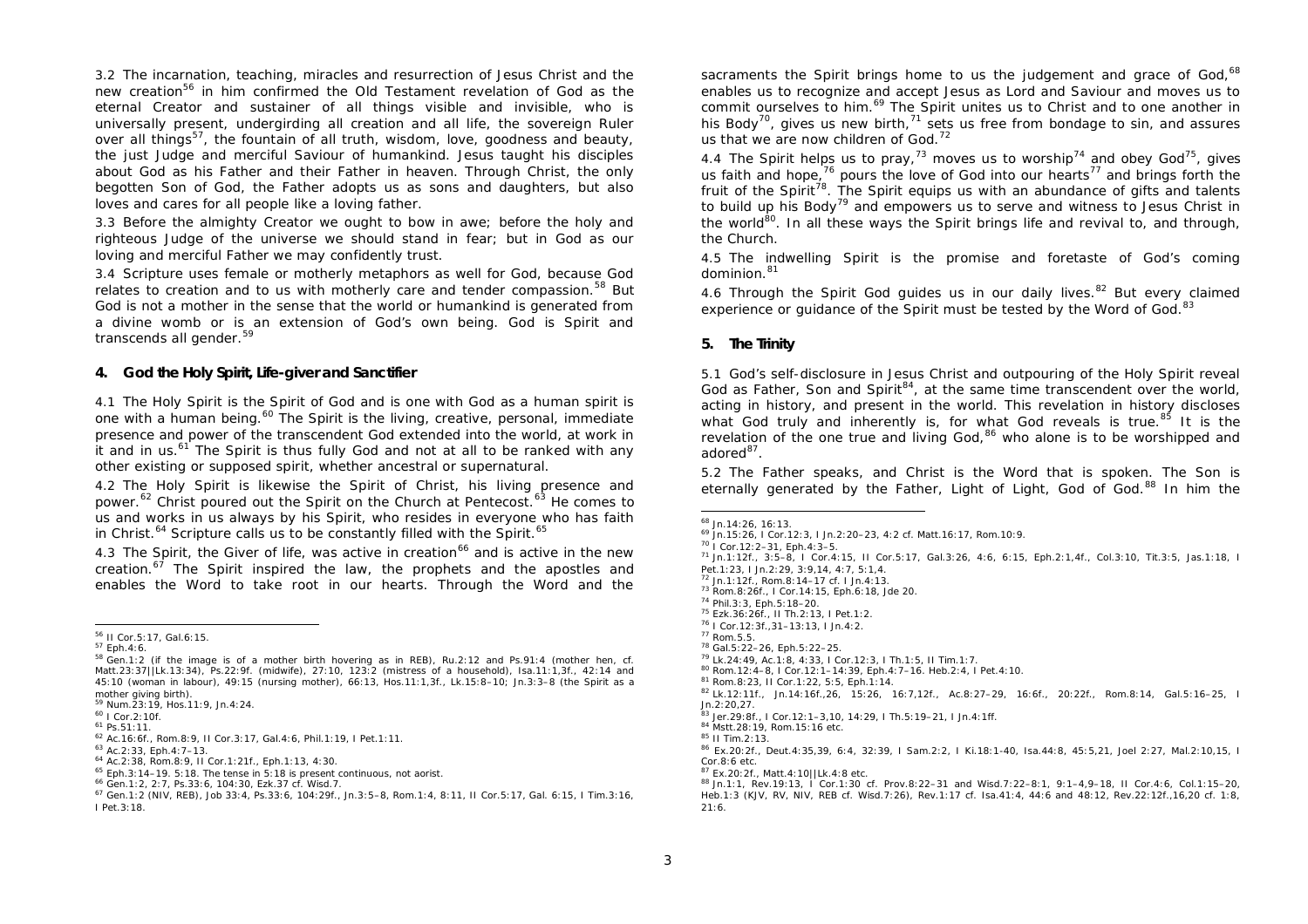fullness of deity dwells.<sup>89</sup> Through him the Father made all things,<sup>90</sup> reconciles us to the Godhead and saves us from sin and death. $91$  The Holy Spirit is the Spirit of God eternally proceeding from the Father through the  $\text{Son}^{\text{92}}$  and operating in and through the Son, who sends the Spirit into the world to give life,<sup>93</sup> renew,<sup>94</sup> sanctify and guide<sup>95</sup>.

5.3 God is one identical yet threefold being: one in three and three in one.<sup>96</sup> The one indivisible God who said, 'I am who I am,' has always existed and will always exist in three distinct and different but inseparable ways of being, which we call Persons. $97$  Each is wholly and fully God, the same in majesty, glory and power*,* but distinguished by a different relation to the others*.* <sup>98</sup> They exist eternally with, for, and in one another; yet all retain their identities in personal relationship with one another.<sup>99</sup> They constitute a living communion of mutual self-giving, so that there is no solitude or self-centredness in the eternal Trinity; instead holy love is and always has been at the very heart of the Godhead.<sup>100</sup>

5.4 All outward action of the Godhead begins with the Father and proceeds through the Son in the Spirit.<sup>101</sup> Though God the Father particularly is the Creator and Sustainer of all things,  $102$  God the Son the Revealer and Reconciler and God the Spirit the Giver of Life and Sanctifier, all three share together in the creation and preservation of all things, the revelation of God's truth, the reconciliation and redemption of humankind and the renewal and perfection of creation.<sup>103</sup> For all three are one in being, nature, will and work, the same in goodness, justice, love and mercy.

5.5 The Father is revealed by the Son through the Spirit, and no one comes to the Father except through the Son and in the Spirit.<sup>104</sup> No one comes to the Son and confesses him as Lord unless drawn by the Father and moved by the Spirit.<sup>105</sup>

5.6 In condescending to be known by us God yet remains transcendent, holy and mysterious. God's being is a mystery that we can now know only dimly and in part, but are to adore eternally.<sup>106</sup>

### **The Revelation of Redemption**

#### **6. Revelation, Scripture, Preaching and Personal Witness**

6.1 In themselves human beings are unable to find and know God. Not by our intellect nor by striving to be better people nor by spiritual or religious practices of any kind are we able to bridge the abyss between God and humankind.<sup>107</sup> For God reigns in infinite and transcendent majesty, and we are but finite creatures; God reigns in impregnable holiness, and we are sinners. We do not even have ears that can hear God speak to us.<sup>108</sup>

6.2 By grace alone, however, in the power of the Holy Spirit, God's Word breaks through our spiritual deafness, convicts us of sin and moves us to repent and accept Jesus Christ as Lord and Saviour.<sup>109</sup>

6.3 The Word of God is always God's living Word that addresses us in real life, in the power of the Spirit, and points or witnesses to Jesus Christ.<sup>110</sup> That Word is thus in the most exact sense the living and present Lord Jesus Christ himself addressing us.<sup>111</sup> In his life, teaching, death, resurrection and ascension God has spoken unambiguously, so that the test of sound teaching is its accord with the gospel.<sup>112</sup>

6.4 Christ reveals himself to us through the witness that Holy Scripture bears to him and through the witness that the Church bears to him on the basis of Scripture. Thus Christ speaks through Scripture, preaching and personal witness, in the power of the Spirit, where and when he chooses.<sup>113</sup>

6.5 The same Spirit who spoke through the prophets and Jesus and the apostles<sup>114</sup> inspired the writing of the Scriptures.<sup>115</sup> They record the revelation of God's grace, will and purpose for the world in the call of Abraham, the liberation and history of Israel, in the birth, ministry, death, resurrection and exaltation of Jesus Christ and in the outpouring of the Holy Spirit. Scripture is thus the

 $89$  Col. 2:9.

<sup>90</sup> Jn.1:1–3,10, Col.1:16,19, Heb.1:2.

<sup>91</sup> See n. ... above.

<sup>92</sup> Jn.14:16f.,26, 15:26, 16:7, 20:22, Ac.2:33, I Cor.2:11f., Gal.4:6, Tit.3:6, Heb.9:14. On the formula 'through the Son' see Gregory of Nyssa: *On Not Three Gods* and the Reformed-Orthodox Agreed Statement on the Holy Trinity adopted at Kappel in March 1992.

<sup>93</sup> Gen.1:2, 7, Job 33:4, Ps.104:30, Jn.6:63, Rom.8:11.

<sup>94</sup> Jn.3:3–8, Rom.8:12–14, II Cor.5:17, Gal.6:15, Tit.3:5, I Pet.1:23.

<sup>95</sup> See n. ... above.

<sup>96</sup> Jn.10:30, 14:9-11 etc.

<sup>97</sup> On God as one: Ex.3:6+20:2f., Deut.4:35,39, 5:7, 6:4f., 32:39, II Ki.17:35f., Ps.18:31, Isa.43:10, 44:6, 45:5f.,14,18,21f., 46:9, Joel 2:27, Matt.23:39, Mk.10:18, 12:29, Jn.5:44, 10:30, 14:8–10, 17:3, Rom.3:30, 9:5, I Cor.8:4,6, Gal.3:20, Eph.4:5f., I Tim.1:17, 2:5, Js.2:19, 4:12, Jde.25. On God as threefold: Matt.3:16f.||Mk.1:10f.||Lk.3:21f.||Jn.1:32–34, Matt.28:19, Jn.1:1,18, 5:16–18,22f., 8:58, 10:30–33, 12:41,44, 14:9, 17:11, 18:6, 20:22,28, Ac.2:33, 5:3f., 20:28, Rom.5:1–5, 8:9–17, I Cor.12:4–6, II Cor.12:4–6, 13:13, Phil.2:6,9–11, Col.1:19f., 2:9, Tit.2:13, Heb.1:7–9, Jde.20f., Rev.1:17 (cf. Isa.41:4, 44:6 and 48:12), 22:12f.,16,20 (cf. 1:8, 21:6; Ps.51:11, Jn.10:38, 14:10, 17:20, I Cor.2:10–12).

<sup>98</sup> See n. ... above.

<sup>99</sup> Jn.10:30,38, 14:10f., 17:11, I Cor.2:10f., II Cor.5:19, Col.1:19, 2:9, Heb.9:14.

<sup>100</sup> I Jn.4:7f.,16.

<sup>101</sup> Jn.10:32, 15:26, 16:28. Augustine: *opera trinitatis ad extra indivisa sunt.*

<sup>102</sup> Gen.1f., Deut.4:39, Job 38:1–42:2, Ps.33:6–9, 33:6–9, 107:25–29, 139:7–10, Jer.23:23f., Ac. 17:24–28, Eph.1:23, 4:6.

<sup>103</sup> Col.1:15-20 etc.

<sup>104</sup> Jn.14:6f., Eph.2:18.

<sup>105</sup> Jn.6:44, I Cor.12:3.

 <sup>106</sup> Ex.33:18–23, I Cor.13:12.

<sup>107</sup> Gen.11:1-9, Job 37:23a, Ps.11:4, 47:8, 92:8, 99:2, 103:19, 113:4-6, Isa.6:1, 33:5, 66:1, Matt.5:34,

Ac.7:49, I Tim.6:15f., Rev.4:2-11 etc.

<sup>108</sup> Matt.13:10–23, Jn.12:37–40, Rom.1:18–25.

<sup>109</sup> Jn.16:8, I Cor.12:3.

<sup>110</sup> Heb.4:12.

<sup>111</sup> Jn.1:1,14,18, 5:39, I Jn.1:1f., Rev.19:13.

<sup>112</sup> Jn.5:39, 14:16, I Cor.2:2 cf. Gal.3:1, 6:14; I Tim.1:10 cf. I Tim.4:6, II Tim.4:1-3.

<sup>113</sup> II Cor.3:3-4:6 etc.

<sup>114</sup> II Sam.23:2, Matt.3:16||Mk.1:10||Lk.3:22||Jn.1:32f.,Matt.10:19f.||Mk.13:11|| Lk.12:11f., Matt.12:18, Lk.1:67, 4:1,14–18, 10:21, Ac.1:2, 4:8, 6:10, 11:28, 13:9ff., 28:25, I Cor.2:9–14, 12:4,8–10, Eph.3:5, I Th.2:13, I Tim.4:1, Heb.1:1, 9:8, 10:15–17, I Pet.1:10–12, II Pet.1:21.

<sup>115</sup> Matt.22:43f.||Mk.12:36, Jn.14:26, Ac.1:16, 28:25, I Cor.2:9–14, II Tim.3:16, Heb.3:7, 10:15–17, I Pet.1:10– 12, II Pet.1:20f.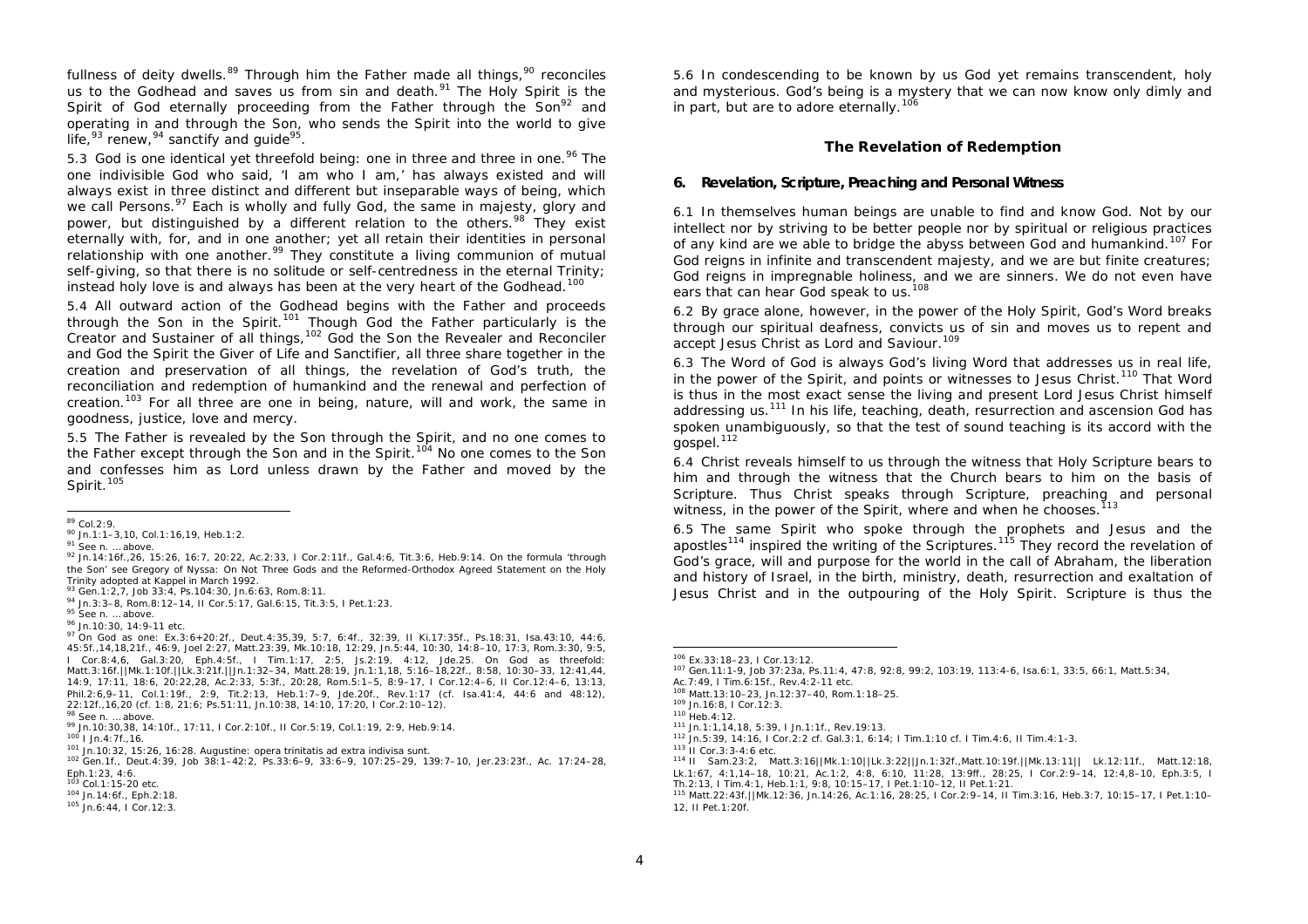sufficient and uniquely authoritative witness to Jesus Christ, the living Word of God. As such it is the Word of God written and the final rule of faith and life.<sup>116</sup>

6.6 The ultimate authority of Scripture itself rests on its witness to Jesus Christ, who lived, died and rose again for the world's salvation, and on the Spirit's inner witness that God in person is speaking to us in the words of Scripture.<sup>117</sup> In all revelation God is sovereign and speaks in the present.

6.7 Scripture consists of the 66 books of the Old and New Testaments commonly accepted as fully canonical. The Spirit guided the community of faith to recognize these writings as the unique and faithful record of the Word of God on which the people of God was founded and thus the criterion by which to judge the broader tradition of which they are part.

6.8 Neither Testament is dispensable: each is to be read in the light of the other. The Old Testament bears witness to God's faithfulness, justice and grace in dealing with Israel and points forward to the coming Messiah. The New Testament witnesses to the coming of the Messiah in the past and his coming in glory in the future. Thus the New Testament presupposes and builds upon the Old in interpreting the gospel; it also fulfils and completes the Old.<sup>118</sup> Only if we are schooled in the Old Testament will we properly interpret the New and its gospel of the dominion of God.<sup>119</sup> But what the Old Testament proclaims Christ reveals fully: God's justice, love and grace and the promise of God's victory over all evil.

6.9 The Scriptures are inspired by the same God who accepted the constraints of the incarnation. Thus though inspired by the Spirit, the Scriptures are at the same time fully human documents. As the elements in Holy Communion remain bread and wine yet through the sacrament Christ imparts himself to us, so the Word of God is accommodated to our understanding in the human words of Scripture and addresses us through those words.

6.10 Indeed as human documents the books of the Bible are conditioned by the thought forms of their times and open to rational analysis. Such analysis helps us understand their literary and historical nature and their social, political, ideological and religious contexts. Yet it is not detached rational analysis, or for that matter religious intuition, but the Holy Spirit who uncovers the Word of God to us.<sup>120</sup> It is not we who judge God's Word in the Bible, but the Word that examines and judges us. To hear the Word of God in the Bible and in preaching we need ears opened, and hearts enlightened, by the Spirit.

6.11 God's Word is sovereign, and Holy Scripture is the source and only criterion for all that the church teaches. God may speak to us also through the grandeur of nature, the rustling of a leaf, the storms and silences of life, a vision, a dream<sup>121</sup> or the cry of a hungry child. We need to listen for God's call and command at all times, wherever we are. But every claimed revelation is to be tested by the normative criterion of the Word of God as Scripture bears witness to it.<sup>122</sup>

6.12 Scripture needs to be interpreted from within the community of faith and its tradition, of which Scripture itself is a part. The Holy Spirit has also guided the great councils of the Church and the formulation of its great creeds, whose authority we recognize. Yet, important as church tradition is in guiding us how to interpret Scripture, Scripture itself is the uniquely normative part of all tradition.<sup>123</sup> The Holy Spirit speaking through Scripture is the standard by which all tradition, councils, creeds, confessions and other pronouncements, all religious experience and human reasoning and all preaching and personal witness are to be tested. The Spirit does not reveal truth different from that in Scripture, but opens our minds to the gospel and impresses on them its truth.<sup>124</sup>

6.13 Scripture is its own interpreter in the sense that its fundamental message must be understood not in terms of any interpretive key from outside it but on its own terms. Every biblical passage is to be interpreted in the light of the whole of Scripture and above all in the light of Christ. For it is to Christ that Scripture bears witness: he is its burden, its centre, its purpose, its unity and the fulfilment of all its divine promises.<sup>125</sup>All of Scripture is to be read with the aim of finding Christ in it.<sup>126</sup>

6.14 As a witness to God's Word Scripture is judged only by the Christ to whom it witnesses and who speaks through it. For he is the Lord of Scripture and its norm. As the herald and living embodiment of God's grace and coming dominion, as the Galilean Jew who identified with the poor and oppressed, having nowhere to lay his own head, as the victim of the religious and political powers at whose hands he died for our sins and as the Lord who rose for our justification and was exalted as sovereign over all of life, he is the liberating Word that is the key to the interpretation of all Scripture. Our own egoism and group and class interests constantly tempt us to read Scripture through the spectacles of our pride, prejudices and vested interests; as God's Word, however, Christ always calls for repentance, faith, humility and gratitude and for liberation and justice for the poor, the exploited and the victimized.

6.15 True preaching expounds the Scriptures and applies them to the contemporary context. It focuses on Christ and calls people to accept him as

<sup>116</sup> In adopting the Confession the UPCSA recognizes that its members have different (for some, overlapping) views on the relation between the Word of God and Scripture:

<sup>1.</sup> Some fully identify the Word of God with Scripture, regarding it as verbally inspired and infallible.

<sup>2.</sup> Some distinguish between the Word of God and Scripture as its inspired and normative but fallible human record and witness.

<sup>3.</sup> Some emphasize that the Word of God is strictly Jesus Christ, the living Word, and see Scripture as the normative and authoritative witness to Christ that by the power of the Spirit becomes and is the Word of God in bearing such witness (Jn.5:39f., II Cor.3-4:6).

All, however, confess that Jesus Christ is the living Word of God, and that the Scriptures are inspired by God and have unique authority.

<sup>117</sup> I Jn.5:6–12 cf. Rom.8:16.

<sup>118</sup> Matt.5:17–19, II Cor.1:20, Col.2:16f., Heb.1–13 etc.

<sup>119</sup> Lk.24:27-33,45.

<sup>120</sup> Jn.14:25f., 15:26, 16:13–15, I Cor.12:3, Eph.6:17, I Jn.4:2

 <sup>121</sup> Gen.37:5-10, 40:5-22, 41:1-36, Num.12:6, I Sam.28:6, Joel 3:1, Zech.1:7 etc.; cf. Jer. 23:25.

<sup>122</sup> I Cor.4:6.

<sup>123</sup> Matt.15:1-9||Mk.7:1-8.

<sup>124</sup> Jn.6:44, 14:6,26, 16:13-15, Ac.16:14, I Cor.3:7 etc.

<sup>125</sup> Lk.24:27, Jn.5:39f., Ac.17:11f., II Cor.1:20, 3:3-4:6, II Tim.3:15.

<sup>126</sup> Jn.5:39, 14:6, Ac.4:12, II Cor.3:3-4:6 etc.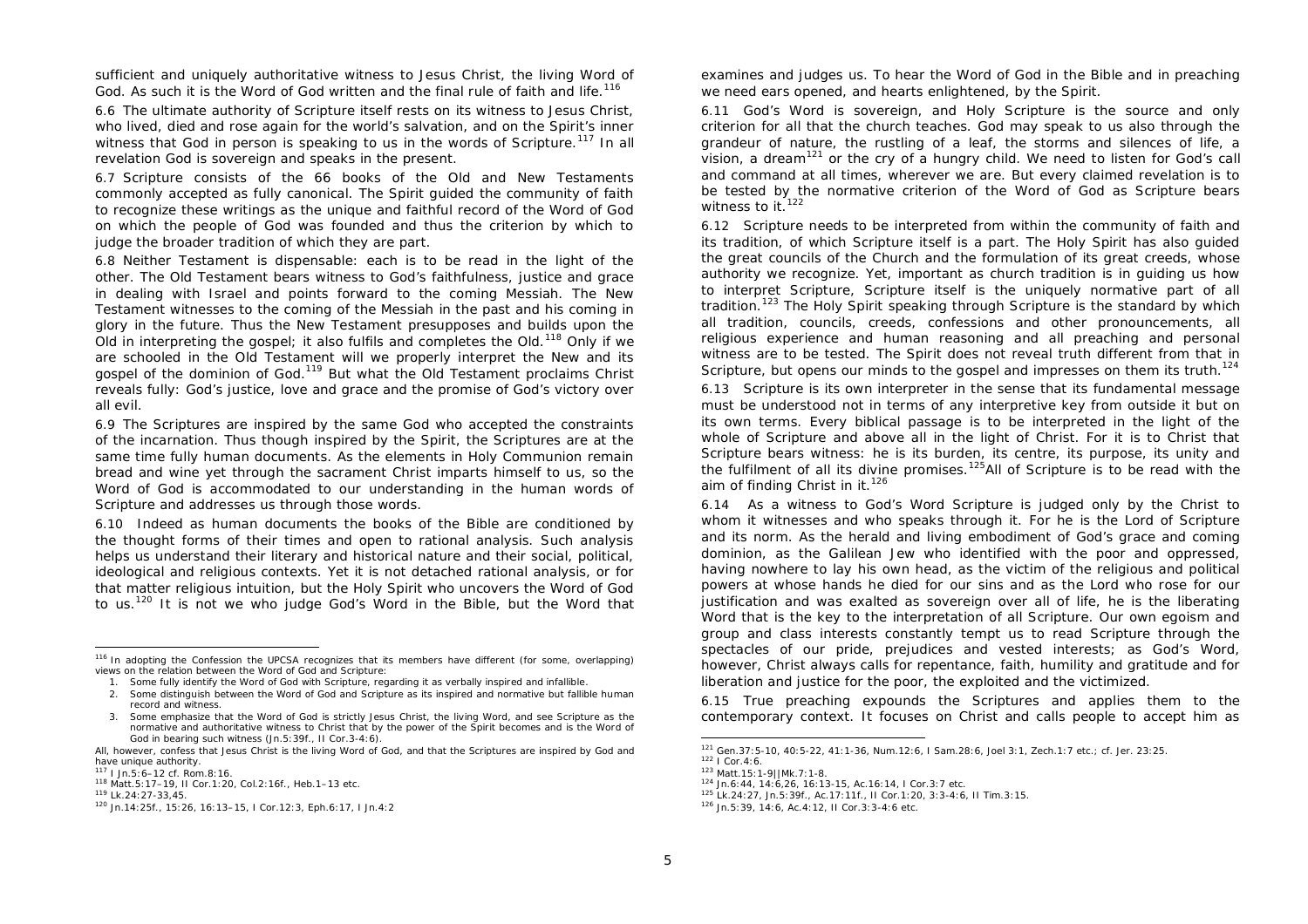Saviour and serve him as Lord in daily life. To the extent that it is true to Scripture in bearing witness to Jesus Christ and is empowered by the Spirit, preaching is itself God's own Word to us.<sup>127</sup>

6.16 Likewise the Spirit empowers the halting words of all who bear witness to Christ, so that, despite their human weaknesses, they speak the very Word of God, which encounters their hearers and calls them to faith and obedience. Through preaching and personal witness, then, Christ takes on audible form as the living Word and encounters people in the present.

### **7. The Sacraments**

7.1 Christ ordained two sacraments: baptism and Holy Communion. They respectively succeed circumcision and the Passover in the old covenant.

7.2 The same Word of God that addresses us verbally through Scripture, preaching and personal witness comes to us visibly and tangibly through the sacraments. The sacraments are not just symbols of the Word or visual aids to it but visible, material forms of the Word itself that apply, confirm and seal the promises of the gospel to the individual.<sup>128</sup> To all who receive them with open hearts Christ comes with saving grace in the power of his Spirit.

7.3 As the Holy Spirit awakens faith by means of preaching and personal witness to Christ, so by means of the sacraments the same Spirit confirms our faith, binds us to Christ and establishes our salvation. Thus the sacraments convey and effect God's promises to sinners; only in the second place do they express our response to God's grace.

7.4 Jesus Christ alone saves. Just as no printed or spoken human words themselves can save, so no water, bread, wine or outward ritual itself can. Yet Christ comes to us not face to face but wrapped in human words and in the earthly elements of the sacraments. As the very Word of God he is the essential content of the sacraments, just as of Scripture, preaching and personal witness.<sup>129</sup> He is personally present in the sacraments, and his Spirit is the source of all their power.

7.5 The spoken Word, in preaching and in the liturgy, constitutes these rites as sacraments.<sup>130</sup> It does so by explaining what they signify and so making clear their offer of grace. Only by trusting in God's promise signified by the sacrament and articulated in its accompanying words do we receive its essential content. Apart from the word of promise and faith in that promise, the sacraments have no saving effect.

7.6 The sacraments remind us of the incarnation, death and resurrection of Christ, which accomplished our salvation in the past. Through them Christ offers, effects and confirms that salvation in the present. They also anticipate God's final sanctification and renewal of all things in the future.<sup>131</sup>

7.7 Through the sacraments the Holy Spirit unites us to Christ and incorporates us in his one body.<sup>132</sup> Christ applies his atonement to the individual, forgives our sins, seals his covenant of salvation with us, confirms our faith and empowers us to follow him. The sacraments identify the Church, and by participating in them we profess our identity in Christ and our faith before the world.

7.8 The risen Lord Jesus is our Baptizer. In baptism he calls us by name<sup>133</sup> and initiates us into the covenant of grace and the community of the redeemed—and so admits us to his holy Table. Baptism therefore normally takes place in the face of the worshipping community. Preceded by repentance and confession of faith in Christ as the crucified and risen Lord, it is with water in the name of the Father, Son and Holy Spirit. Because the water signifies spiritual cleansing and life, baptism may be by either immersion in, or pouring on, water.<sup>134</sup>

7.9 Baptism into that name claims us as God's people, no longer belonging to the world.<sup>135</sup> God uses baptism in water along with preaching or personal witness to Christ to baptize us with the Spirit<sup>136</sup> and give us new birth through faith in him.<sup>137</sup> By baptism in water, Christ washes away all our quilt<sup>138</sup> and clothes us with his righteousness<sup>139</sup>; we die and are buried with Christ, to die to sin and live as new people in him<sup>140</sup>. Baptism incorporates us into his Body<sup>141</sup> as a community that transcends all divisions of race, class and gender<sup>142</sup> and consecrates us to be members of the royal priesthood.<sup>143</sup> It commissions us to take up our cross, follow him<sup>144</sup> and witness to him. As the sacrament of renewal, it points forward to the cosmic renewal to come<sup>145</sup> and seals us for the day of redemption.<sup>146</sup>

7.10 Christ calls us to be born of water and the Spirit.<sup>147</sup> But as the wind blows where it wills, so the Spirit regenerates some through the audible Word and faith without baptism, and not all who are baptized are born anew.<sup>148</sup>

<sup>134</sup> Prov.1:23, Isa.44:3, Ezk.36:25, 39:29, Joel 2:28f., Zech.12:10, Matt.28:19, Ac.2:17f.,38f., 3:19, 8:37, 16:32f., 20:21, 26:18,20, Rom.10:9 cf. Jn.9:35–39 and Ac.8:37, Heb.9:10, 10:22.

<sup>143</sup> Ex.19:6, Isa.61:6, I Pet.2:5,9, Rev.1:6, 5:10, 20:6.

<sup>146</sup> Rom.6:5f., II Cor.1:21f., Eph.1:13, 4:30 (cf. Rom.4:11), Tit.3:5–7.

 <sup>127</sup> Jer.23:22, Matt.10:20, Lk.10:16, Jn.13:20, Ac.8:25, 13:5, 15:36, II Cor.2:17, Phil.1:14, I Th. 1:8, 2:13, II Tim.4:2 (see NIV), Heb.13:7. Cf. the Second Helvetic Confession, ch.1: 'The preaching of the Word of God is the Word of God.'

<sup>128</sup> Augustine: *John's Gospel*, lxxx.3, J. Calvin: *Inst.*IV.xiv.6.

 $129$  Jn. 6:63.

<sup>130</sup> Augustine: *John's Gospel,* lxxx.3, J. Calvin: *Inst.* IV.xiv.4,8.

<sup>131</sup> Matt.19:28.

<sup>132</sup> I Cor.12:12f. etc.

<sup>133</sup> Isa.43:1 cf. Ac.9:4,17.

<sup>135</sup> Jn.10:6, Ac.27:23, Rom.1:6, 7:4, 8:9, I Cor.12:15f., 15:23, Gal.5:24, I Pet.2:9.

<sup>136</sup> Matt.3:11||Mk.1:8||Lk.3:16, Jn.1:26,33, Jn.3:5, Ac.1:5, 2:38, 10:47, 11:16, Ro.8:9, I Cor.6:11, 12:13, Tit.3:5.

<sup>137</sup> (Mk.16:16), Jn.3:5–8, Gal.3:2,26f., Col.2:12, Tit.3:5 cf. Js.1:18, I Pet.1:3,23, 3:21.

<sup>138</sup> Ac.2:38, 22:16, Rom.6:2-4, I Cor.6:11, Heb.10:22, Tit.3:5.

<sup>139</sup> Gal.3:27.

<sup>140</sup> Jn.3:5, Ac.2:38, Rom.6:1–13 (cf. Mk.10:38, Lk.12:50), I Cor.12:13, II Cor.7:3, Gal.3:26f., Eph.2:5, Col.2:11f.,20, II Tim.2:11.

<sup>141</sup> Rom.6:3-11, I Cor.12:12f., Gal.3:27f.

<sup>142</sup> I Cor.12:13, Gal.3:27f., Col.3:11.

<sup>144</sup> Matt.10:37–39||Lk.14:25–33, Matt.13:44–46, 16:24||Mk.8:34||Lk.9:23, Matt.20:22f.||Mk.10:38f., Mk.10:21. <sup>145</sup> Matt.19:28.

<sup>147</sup> Jn.3:5.

<sup>148</sup> Lk.23:42f., 24:47, Jn.1:12, 3:6-8, 20:22, Ac.2:1–21,38f., 8:4–40, 9:17f., 10:43–48, 11:15-17, 16:31f., 18:24–28, 19:5f., Eph.1:13f., I Jn.5:1, I Pet.1:23.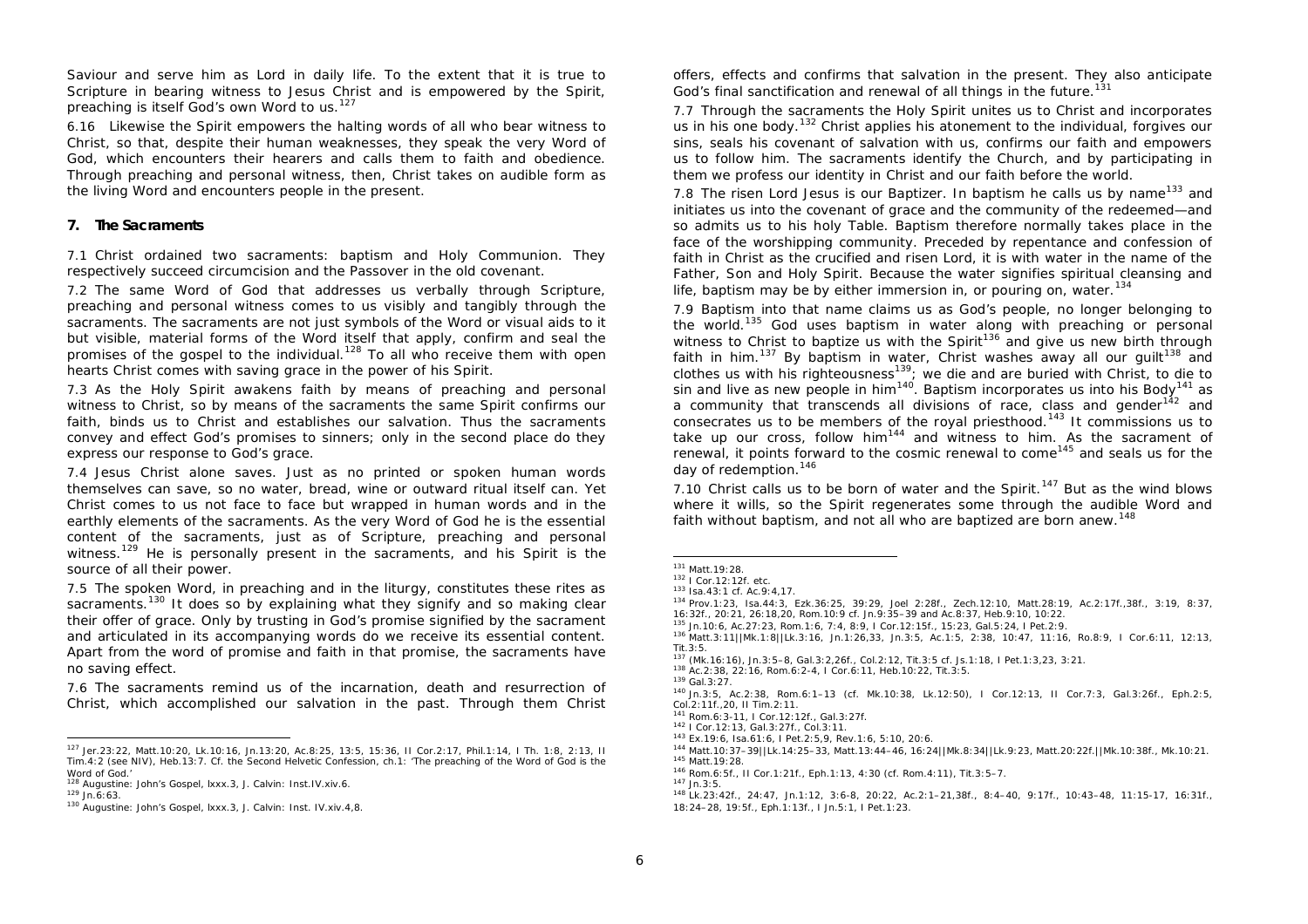7.11 God's covenant is with a community and so with the individuals within that community. The covenant thus includes not only adult believers but also their children.<sup>149</sup> As the circumcision of infants signified this in the old dispensation, so infant baptism signifies it in the new. For by baptism we are circumcised with the circumcision of Christ.<sup>150</sup> As circumcision was a sign of repentance<sup>151</sup> and a seal of righteousness by faith<sup>152</sup> yet administered to infants in anticipation of these things, so is baptism. Therefore the children of baptized parents who have repented and confessed their faith may be baptized too, with the parents' promising to nurture them in the faith.<sup>153</sup> To such belongs the dominion of God.<sup>154</sup> The community of faith is responsible with the parents for the nurture of such children. Thus it is not on the basis of their understanding or ability that human beings receive God's gift, but only through the grace of God.<sup>155</sup> Infant baptism is not to be practised as a social custom or a cultural rite of passage after birth: it is not to be administered indiscriminately.

7.12 Children who die unbaptized and people whose mental incapacity does not enable them to respond to the call of grace are not to be seen as outside the hope of redemption.

7.13 Baptism initiates the children into the covenant, incorporates them into the body of Christ and engages them to be the Lord's. But baptism never replaces the need for faith: it anticipates that, as members of the community, such children will come to respond with a free, glad 'yes' to God's 'Yes' to them<sup>156</sup> by accepting Christ as Lord and Saviour—and publicly professing that faith. Their baptism thus calls them to trust in Christ and worship and obey God as they grow up, for its promise of grace to be realized in them. The regeneration that infant baptism signifies may be fulfilled in childhood, adolescence or even old age, whenever a person is brought to faith.

7.14 As Christ died and rose for us once and for all, baptism happens only once.<sup>157</sup> Whenever received, it remains effective for the whole of a believer's life; its promise is permanent. Whenever we sin or are troubled or in doubt, Christ calls us to look back to our baptism as the sacrament through which he initiated us into his covenant, claimed us and cleansed us for his service; in that light we are to repent, to die with Christ to self and sin, and rise with him to forgiveness and new life.<sup>158</sup>

<sup>157</sup> Rom.6:3–5, Col.2:11f., Heb.9:26f., 10:10, I Pet.3:18. Cf. Heb.6:4.

7.15 The risen Lord Jesus is the true Celebrant at the Lord's Supper. It is the sacrament of communion with him. He instituted it as a fourfold act of taking, giving thanks, breaking, and sharing bread and wine that signify his body and blood. Just as baptism is normally in the face of the congregation, so the Lord's Supper is normally a communal meal. Only those who know they are unworthy of the Supper, grieve for their sins and humbly trust in God's promise of grace are ready for it. Those who eat and drink in unbelief dishonour the death of Christ to their own condemnation.<sup>159</sup>

7.16 The Supper commemorates and proclaims Christ's death and resurrection in the past as the ground of our salvation.<sup>160</sup> But at it the exalted and living Lord himself is truly present, presiding at his Table in the power of his crucifixion and resurrection. In the act of Holy Communion, through the Spirit, he feeds us with his very body and blood, so that he lives in us and we in him. In this way he confirms and renews his covenant with us<sup>161</sup> and assures us that he died for our sins and will raise us from death to live with him for ever. For with Christ we receive the benefits of his death and resurrection: the forgiveness of our sins, the joy of mystical communion with him, and reconciliation and union with one another in the one body of Christ.<sup>162</sup> All should therefore come to the Table at peace with one another.<sup>163</sup> Through this sacrament Christ empowers us to overcome the temptations we face in this age, renews us to share his mission in the world and gives us a foretaste of the messianic banquet in the age to come. 164

7.17 By their material elements the sacraments remind us of the bodily nature of the incarnation, assure us tangibly of our salvation and bring home that the good news is not just a matter of words but a reality to be known and lived out in this world. The sharing of the bread reminds us both of our unity in Christ<sup>165</sup> and of Christ's command to share our bread with the hungry as we would with him.<sup>166</sup>

7.18 The Supper is the centre and crown of the Church's worship. In faithfulness to Christ's example and to apostolic practice<sup>167</sup>, it should be celebrated regularly and frequently.

7.19 We recognize the confession of sins and assurance of grace, ordination to the ministry of Word and sacrament, and marriage all as ordinances of God, though not as sacraments.

7.20 Members of the Church who fail to pay their church dues are not for that reason to be denied the sacraments and ordinances of the Church.

 <sup>149</sup> Gen.17:1-14, Ac.2:39.

<sup>150</sup> Col.2:11-14.

<sup>151</sup> Deut.10:16, 30:6, Jer.4:4, Rom.2:28f..

<sup>152</sup> Rom.4:11f.

<sup>153</sup> Ac.2:38f. (cf. Gen.17:7,10–13, Ex.20:6, Deut.29:10–13, Col.2:11f., Matt.18:3–5, 19:14, Mk.10:14f., Lk.18:16f.). In view of Peter's notion that it was 'the last days' (Ac.2:17,20) Ac.2:39 must mean 'your children (now)', not 'your descendants (in years to come)'. For household baptism see Ac.2:38f., 11:14 cf. 10:47f., 16:15,33f., 18:8, 1 Cor.1:16 and perhaps 7:14. For whom a 'household' includes see, e.g., Josh.2:12f., 6:17,22f., I Sam.22:16 cf. v.19.

<sup>154</sup> Matt.18:1-6||Mk.9:33-37||Lk.9:46-48, Matt.19:13-15||Mk.10:13-16||Lk.18:15-17, Jn.3:3,5.

<sup>155</sup> Rom.3:24, I Cor.1:26ff., Eph.2:8-10.

<sup>156</sup> II Cor.1:20.

<sup>158</sup> I Cor.6:11, *Inst.*IV.xv.3, Westminster Conf. XXVIII.6.

 <sup>159</sup> I Cor.11:27-32.

<sup>160</sup> I Cor.11:26.

<sup>161</sup> Ex.24:6-8, Jer.31:31ff., Lk.22:20, I Cor.11:25, II Cor.3:6, Heb.8:6-13, 9:15, 12:24.

<sup>162</sup> Lk.24:30,41, Jn.6:25–58, I Cor.10:16f., 11:27 cf. J. Calvin: *Inst.* III.2.24, IV.17–18, and *Short Treatise on the Holy Supper of our Lord.*

<sup>163</sup> Matt.5:21–24, Rom.16:16, I Cor.11:17–34, 16:20, II Cor.13:12, I Th.5:26, I Pet.5:14. Cf. Justin *Apol.*I.65 and *Did*.14.2

<sup>164</sup> Matt.26:29||Mk.14:25||Lk.22:16+18, I Cor.11:26, 16:22.

<sup>165</sup> I Cor.10:17.

<sup>166</sup> Matt.25:31-46.

<sup>167</sup> Cf. Lk.24:30f., 36-43, Jn.20:19,26, (21:12f.), Ac.1:4 (the Greek strictly means 'While eating with them…', surely referring to one or more fellowship meals), 2:42,46, 20:11.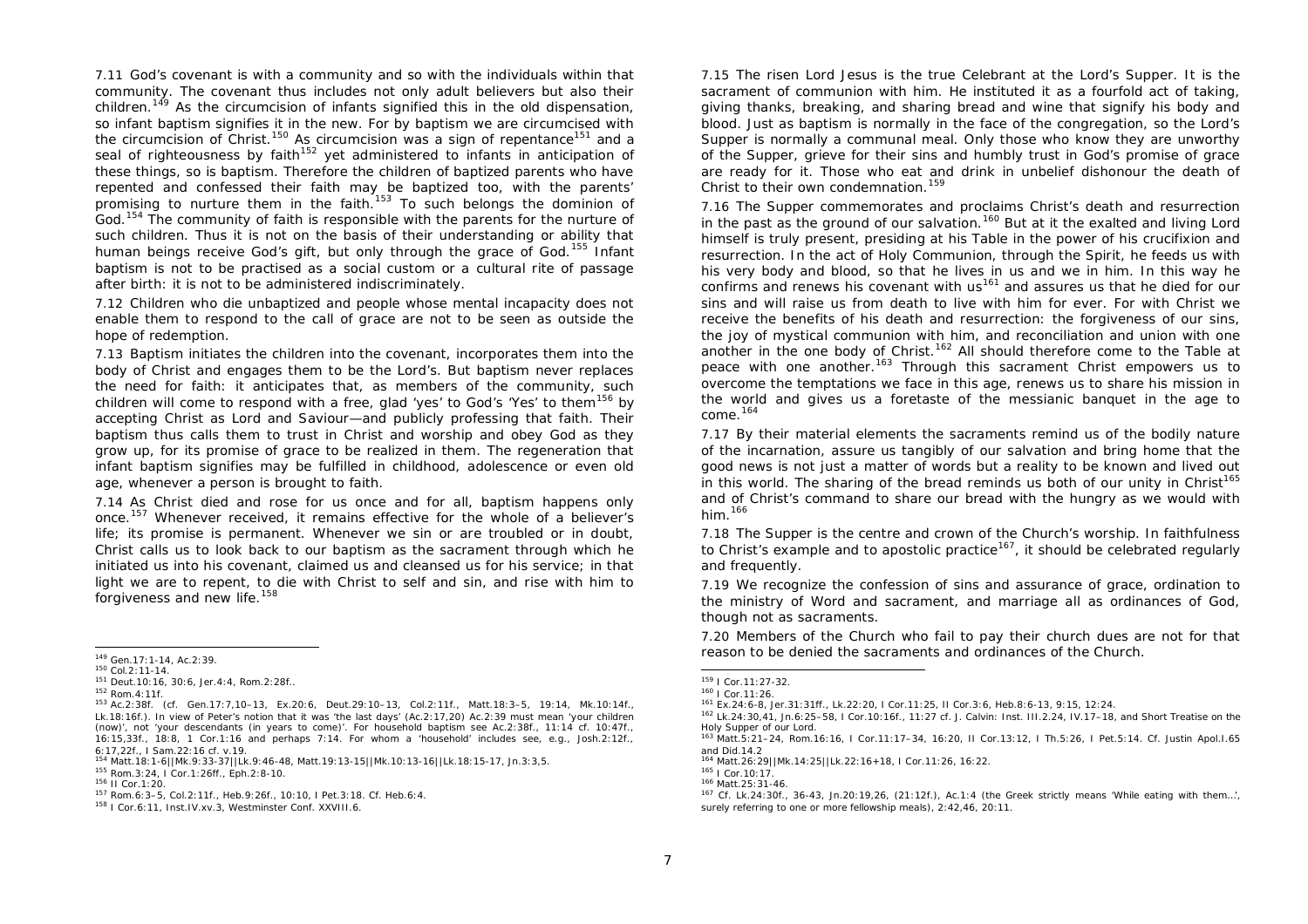#### **8. Natural Revelation**

8.1 The universe with its vastness, order, beauty, mystery and power has struck people in every age with awe. It points beyond itself to the majesty and power of its Creator.<sup>168</sup> Conscience also makes people dimly aware of God's righteousness and judgement. So, even without what Jesus Christ reveals of God, human beings have some sense of the reality of the Supreme Being.<sup>169</sup> This leaves us without excuse for failing to honour, love and serve the living God as we should. But sin so corrupts the mind and spirit that, left to ourselves, we deny or distort this revelation. Instead of acknowledging the true and living God we fashion our own false ideas of God or worship idols.<sup>1</sup>

8.2 God, who is holy and transcendent, is hidden from sinners: they can only grope after the divine reality.<sup>171</sup> Human reason cannot pierce the mystery of God; indeed sin warps reason's view of both divine reality and the human condition.<sup>172</sup> Nor can we discover God in nature, in history or in the depths of our own being. Only God's Word or self-revelation in Jesus Christ can bridge the chasm between God and sinful human beings. Only the grace and mercy of God in Christ breaks through our sin and spiritual blindness.

8.3 Thus it is not by seeing or recognizing the majesty and power of God in nature or the universe that one comes to real knowledge of God. Instead it is only by first coming to know God in Jesus Christ, in the humiliation, weakness, shame and suffering of the Cross and in the victory of the resurrection, that we come to know the true and living God.<sup>173</sup> Indeed even though it bears God's handprints, it is only through the spectacles of Scripture that we can see creation clearly for what it is: the handiwork of this God, the theatre of the Creator's glory.<sup>174</sup>

8.4 Reason and nature by themselves are also inadequate to answer the question how we should behave. God's Word alone does that clearly and fully.

8.5 Conscience itself must be transformed by being made captive to that Word; for the Lord, not conscience, is the ultimate judge of what is right or wrong.<sup>175</sup>

### **9. Revelation and Religion**

9.1 Some religions include impressive elements of spirituality and morality that challenge the Church to be faithful to its own message and ethics. But all religion stands under God's judgement and is radically called in question by the good news that grace alone puts us right with God. That good news shatters

j

every human claim to have achieved knowledge of, or peace with, God. It means the end of all religious, including all Christian, conceit and pride.

9.2 Thus the Christian mission to people of every religion properly begin*s* with the confession that before the one true God everyone is spiritually poor. Christians in themselves are no more righteous than unbelievers. Nor have we found God or achieved any saving knowledge of God; only God's search for us and self-disclosure in Jesus Christ achieves that.

9.3 We are constantly tempted to turn all religion, including our Christian religion, into a basis for self-righteousness*,* self-complacency and looking down on those whose religion differs from our own, especially if their social class, race or nationality differs as well. We also tend to use religion to sanction our social or political way of life. Christians need to repent for prejudice against others and for when they have persecuted and oppressed others in the name of their religion.

9.4 God wants all people to be saved, $176$  and Christ died to atone for the sins not only of Christians but of the whole world.<sup>177</sup> As the one Mediator between God and humankind<sup>178</sup> Christ opens up the way to God for the religious and the irreligious alike.

9.5 We have no right to try to impose the lordship of Jesus Christ on unbelievers against their will. Instead, in all humility, and wherever necessary in penitence, Christians should seek dialogue with people of other religions and work with them for religious freedom for all and for justice, peace and the environment. For peace in a world torn apart by religious, sectarian and other kinds of conflict needs tolerance, tolerance needs understanding, and mutual understanding needs dialogue.

9.6 At the same time Christ calls us to be always loyal to the one true and living God he reveals. The good news calls us to witness to all people of every religion and of no religion that Christ is the one Lord and Saviour, the Way, the Truth and the Life<sup>179</sup>. To know the true and living God means the end of all other gods.

### **10. Revelation and Culture**

10.1 In Scripture revelation comes to us clothed in the culture of the ancient Middle East. To communicate the good news to others we need to express it in their language and cultural concepts. As the good news takes root, it becomes embodied in a particular culture.<sup>180</sup>

10.2 Human culture, however, tends to enmesh the Church in its values and to reduce the Church's preaching and teaching to an echo ofof those values. Even in Scripture a cultural patriarchalism and male-centredness in many places

<sup>168</sup> Ps.19:1–6 and many other Psalms, Ac.14:15–17, 17:22f., Rom.1:19f. cf. Wisd.13:5.

<sup>169</sup> Ac.14:15–17, 17:22f., Rom.1:19f. cf. Wisd.13:5.

<sup>170</sup> Ex.32:1-6; Ac.17:22–29, Rom.1:18–23 cf. Wisd.13–15.

<sup>171</sup> Isa.45:15, 57:17, Ac.17:27 cf. Wisd.13:7.

<sup>172</sup> Prov.3:5, Isa.44:25, Rom.1:22, I Cor.1:18–27, 2:6, 3:19f. <sup>173</sup> Jn.10:9, 14:8-11, I Cor.1:18-2:2 cf. Isa.44:25, Jer.9:22.

<sup>174</sup> J. Calvin: *Inst.* I.vi.1.

<sup>175</sup> Jer.31:31-34, Rom.1:18,21f.,25,28, 2:14-16, 12:2, I Cor.2:16, 4:4, 8:7, I Tim.1:5,19, Tit.1:15f., Heb.8:10, 10:16,22.

 <sup>176</sup> I Tim.2:4, II Pet.3:9.

<sup>177</sup> I Tim.2:4f., I Jn.2:1f.

<sup>178</sup> I Tim.2:5.

<sup>179</sup> Jn.10:1,7, 14:6 cf. 5:24, 8:12, 12:44–50, 17:3; Acts 4:12, 10:43, 15:11.

<sup>180</sup> I Cor.9:20.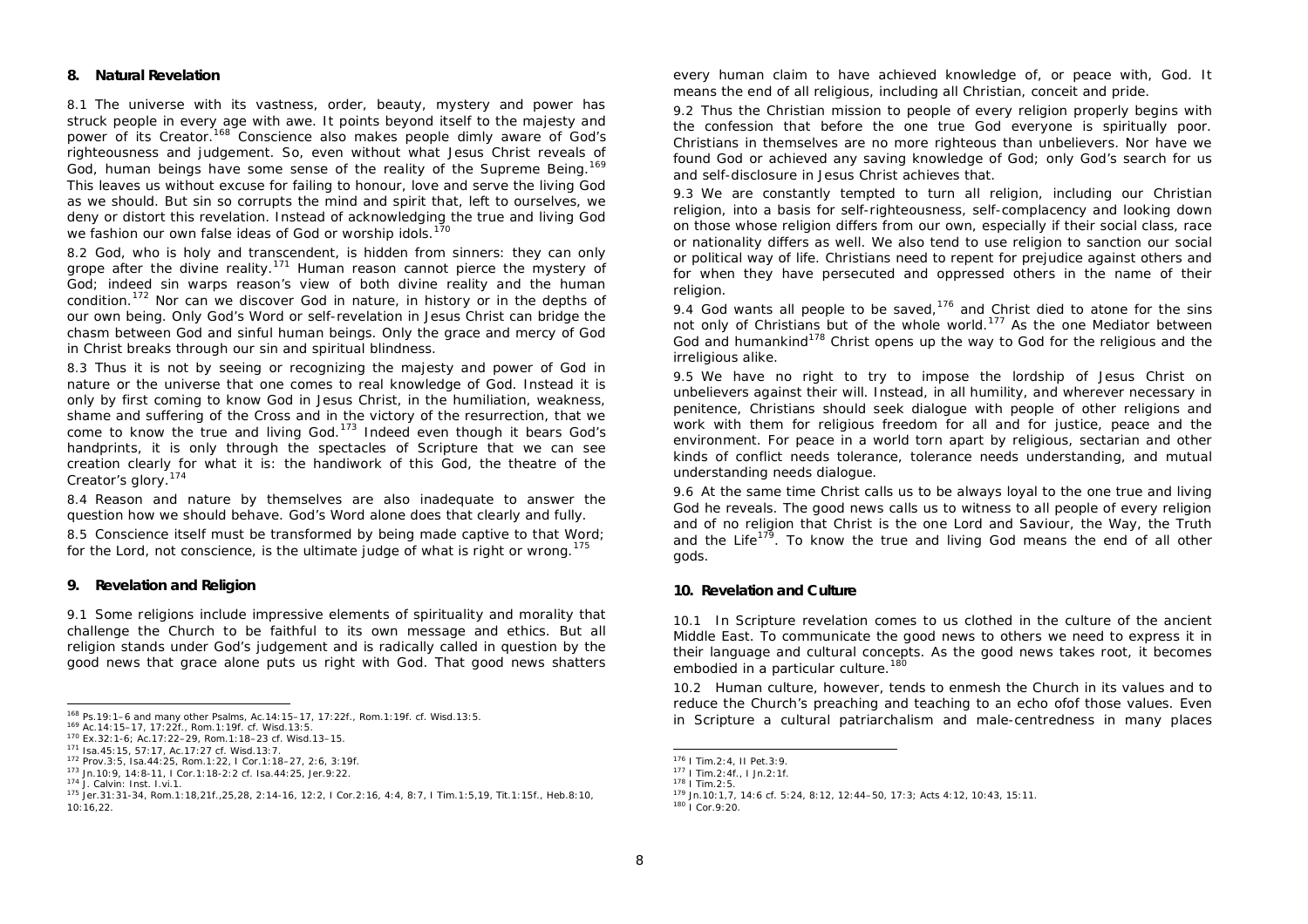obscures the full biblical insight that in God's eyes all people are equal, no matter their gender, race nation or class.<sup>181</sup> God's revelation itself is not to be identified with any human culture or its religious aspect. It remains sovereign over every culture and addresses every culture and all people equally*.* It judges every culture together with its religious beliefs, practices and pretensions.<sup>182</sup>

10.3 The good news opposes the materialism and consumerism of western culture and the racism, militarism and sexual licence that are rampant in many cultures. It opposes any resort to mediums, fortune-tellers, astrology, horoscopes, charms or fetishes.

10.4 Likewise the good news opposes any religious or cultural honouring or veneration of the ancestors that in any way compromises the role of Jesus Christ as Scripture reveals it.<sup>183</sup> Certainly we should remember the blessed departed. Indeed our forebears in the faith surround us as a great cloud of witnesses: their example encourages us to persevere in the race set before us. But Christ alone blazes the trail for our faith and enables it to reach its goal.<sup>184</sup> He, once for all, provided the only, sufficient sacrifice on our behalf; he alone is Mediator between God and humankind<sup>185</sup>; he alone gives us saving knowledge of the true and living God; his Word and Spirit alone are our true guide; he alone is our comfort in life and in death. In him there is no place for fear of any supernatural powers, stars, ancestral spirits or evil spells. For he is exalted as Lord in glory and might far above every heavenly body, every power, every spirit; he is the Saviour who delivers us from every threat they may pose.<sup>186</sup>

#### **The Way of Redemption**

### **11. Election and Covenant**

11.1 Already before creating the world God elected a particular people in Christ, predestining them to be adopted as children of God.<sup>187</sup> God elected Abraham, Sarah and their descendants with the promise, 'I will bless you, so that in you all the families of the earth will be blessed.<sup>188</sup> Thus of all the people on earth God covenanted with Israel to be their God and called them to be a faithful people and obey the commandments.<sup>189</sup> But Israel was elected to be a blessing to others: to be a light to all the nations.<sup>190</sup> The election of the holy people was for the sake of God's mission to the whole world, to make God's grace and salvation known to all people in the face of sin and judgement.

11.2 This election and covenant anticipated the coming of the Messiah and the uniting together of all things in heaven and on earth under one head, Jesus Christ.<sup>191</sup>

11.3 God's covenant is an everlasting covenant.<sup>192</sup> Although the people of Israel were disobedient, God did not cast them away for ever,<sup>193</sup> but instead made a new covenant of grace with them.<sup>194</sup> For God remains faithful even when we are faithless 195

11.4 The new covenant is sealed with the blood of the Messiah,  $196$  entered through faith by baptism<sup>197</sup> and written on our hearts by the Holy Spirit<sup>198</sup>. Gentiles accounted righteous through faith, as Abraham was<sup>199</sup>, are thereby made children of Abraham and Sarah within the covenant and so equal to the Jews<sup>200</sup> and heirs of salvation.<sup>201</sup>

11.5 Thus God, who is hidden, nevertheless chooses to be known by some. But God elects purely out of grace, not because the elect merit it in any way or are better than other people.

11.6 Election assures the weakest of believers of their security in the grace of God. For God is faithful. Even though we may grow spiritually cold or wander away and fall into grave sin, God does not abandon us.<sup>202</sup> God's Spirit draws us to repent, be restored and persevere to the end.<sup>203</sup> Nothing can snatch us out of the Father's hand.<sup>204</sup> God who has begun a good work in us will bring it to completion.<sup>205</sup>

11.7 The elect are called to make God known to the whole world and seek its salvation.<sup>206</sup> We are called to bear witness that Jesus Christ is Lord and Saviour<sup>207</sup> and that all who truly seek shall find God.<sup>208</sup>

11.8 Thus the goal of election is to liberate humankind from all hostile powers that threaten it, even death itself, so that human beings may be reconciled with God, with one another, with nature and with themselves, in true community under the loving dominion of God.

j

 <sup>181</sup> Gal.3:28, Col.3:11.

<sup>182</sup> Matt.15:1-20||Mk.7:1-23, Rom.12:2, Col.2:8.

<sup>183</sup> Lev.19:31, 20:6, Deut.18:9–14, 26:13f., I Chr.10:13, II Chr.33:6, Isa.8:19f. <sup>184</sup> Heb.12:1f.

<sup>185</sup> I Tim.2:5f., Heb.9f., I Pet.3:18.

<sup>186</sup> Rom.8:31–39, I Cor.15:27,56f., Eph.1:20–22, Phil.2:9–11, Col.2:15.

<sup>187</sup> Rom.8:29f. 9:23, Eph.1:4–6,11, I Pet.1:2.

<sup>188</sup> Gen.12:1–9, 13:14–17, 15:1–21, Gen.17:1–22 cf. Ex.6:2–7, Lev.11:45, 22:33, 25:38, 26:12, Num.15:41, Jer.7:23, 11:1–5, 30:22, Lk.1:72 etc.

<sup>189</sup> Ex.19:5f., 20:1–17, Lev.11:44f., 22:31–33, Num.15:40f., Deut.5:1–21, 7:6-11, Jer.7:23, 11:3–5 etc.

<sup>190</sup> Isa.42:6f., 49:6, Ac.13:47.

<sup>191</sup> Eph.1:3–10.

<sup>192</sup> Gen.9:16, 17:7,13,19, II Sam.23:5, I Chr.16:17, Ps.105:10, Isa.24:5, 55:3, 61:8, Jer.32:40, 50:5, Ezk.16:60, 37:26, Heb.13:20.

<sup>193</sup> Isa.50:1, Jer.3:8 and Hos.2:2, but cf. Matt.10:6, 15:24, Lk.2:34,36, Ac.2:5-11,22,36-42, 8:5-8,14-17,25, Rom.9–11, esp.9:4–6, 11:1–5.11–32. Cf. Zech.2:8.

<sup>194</sup> Isa.61:8, Jer.31:31–34, 42:38–41, 50:4f., Ezk.11:19f., 16:60–63, 36:22–38, 37:24–28, 39:7f., 21-29, Hos.2:14-23, Lk.22:20, Rom.9–11, I Cor.11:25, II Cor.3:6, Gal.3 and Heb.8:6–13, 9:15, 10:16–18, 12:24, 13:20. <sup>195</sup> II Tim.2:13.

<sup>196</sup> Lk.22:20, Heb.10:29, 12:24, 13:20 cf. Ex.24:8, Zech.9:11.

<sup>197</sup> Ezk.36:25.

<sup>198</sup> Jer.31:33, Ezk.36:26f., 37:14, II Cor.3:2–6, Heb.10:16.

<sup>199</sup> Gen.15:6, Rom.4:1–25, Gal.3:6–9.

<sup>200</sup> Rom.4:11f., Gal.3:29, 6:15, Col.3:11 cf. J. Calvin: *Inst.*II.xi.12.

<sup>201</sup> Gen.17:4f., Rom.4, 8:14–17, Gal.3:6–14,25–29, Col.3:11, Tit.3:4–7, Heb.1:14, 6:17, Js.2:5, I Pet.3:7.

<sup>202</sup> Jn.10:28 etc.

<sup>203</sup> Rev.2:4f., 3:1–3.

<sup>204</sup> Jn.10:28f.,39f., 17:12, 18:9, Rom.8:37-39.

<sup>205</sup> Ps.57:2, 138:8, I Cor.8f., Phil.1:6, I Th.5:9, II Tim.4:18.

<sup>206</sup> Isa.42:6f., 49:6, Matt.28:19f., Mk.13:10, 16:15, Ac.1:8, 13:47, Col.1:23.

<sup>207</sup> Jn.4:39–42, Rom.10:9f., Phil.2:9–11 etc.

<sup>208</sup> Joel 2:32, Ps.69:32f., Matt.7:7–11||Lk.11:9–13, Matt.14:30f., Mk.9:24–28, Rom.10:13, Ac.2:21.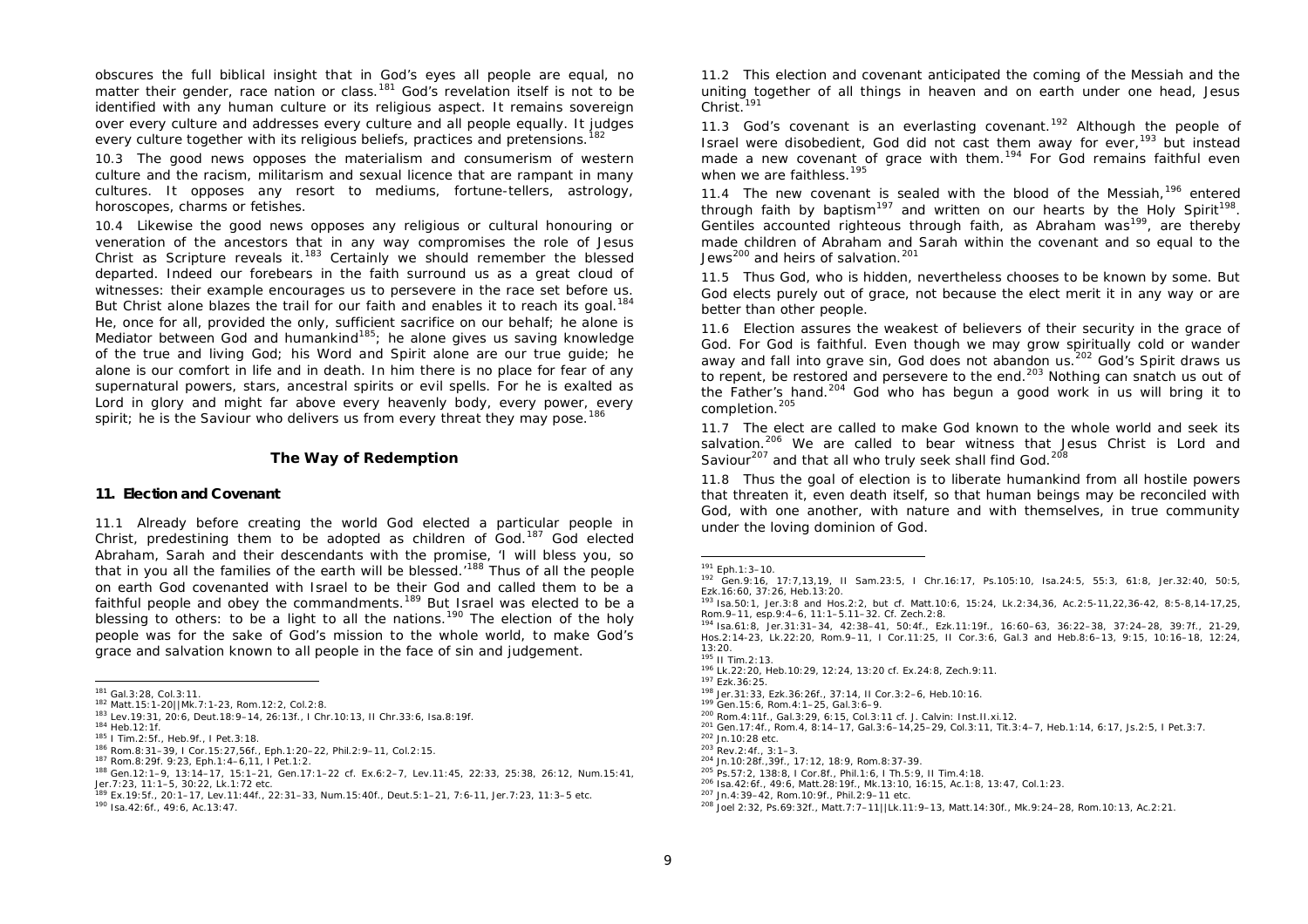11.9 Scripture's witness to Christ excludes the notion that God, by an eternal decree, predestined any particular individuals or people to final rejection.<sup>209</sup>

# **12. The Dominion of God**

12.1 Jesus Christ revealed that, despite all the sin and suffering in it, God has not abandoned this world. For the world is God's, $^{210}$  and God loves it. God wants to save sinners—and stands on the side of the poor, the oppressed and the exploited against all social, economic and political structures that oppress them. Jesus proclaimed the coming of God's triumph over all the powers of evil, the renewal of the world and God's dominion, or victorious rule in it. This was the good news of a radically new order of justice, mercy and peace: one that would save sinners, bless the poor, fill the hungry, liberate the oppressed $^{211}$ , end the dominion of Satan and bring eternal life.<sup>212</sup>

12.2 This dominion of God broke into history already in Jesus' life and ministry. By his healings, miracles and forgiveness of sin and above all by his resurrection, exaltation and outpouring of the Spirit, Christ inaugurated that dominion in anticipation of God's final victory.<sup>213</sup> Thus those who by faith are heirs of that dominion already experience something of what it means to be brought into it and rescued from the power of darkness.  $214$ 

12.3 Christ reigns from 'God's right hand' as Lord and King over every area of life. Though his kingship is hidden from unbelievers now, at the end of the age he will manifest and implement it in its fullness, bringing judgement and salvation to all the world.

12.4 God's dominion is no human enterprise that we bring about, build or extend in any way. It is no evolving historical process. Nor can any human revolution ever be reckoned as bringing it about. Instead it comes by God's grace and sovereign power alone.

12.5 Thus the gospel makes clear that this world is not as it is meant to be; instead it is in the grip of evil.<sup>215</sup> Christ calls us to live in eager anticipation of God's dominion that will triumph over evil. We do that by our own obedience and by working for the liberation of the oppressed and striving to conform society to God's will. The Church is the community in which that dominion breaks through when it is a Church for others, with its members caring for others and struggling for a just and free society.

12.6 Every partial triumph of good over evil, of personal holiness over sin and of justice over injustice, is a sign of the dominion of God. For that dominion already impacts on the world, and in the end must triumph.

### **13. Grace, Justification, Regeneration and Faith**

13.1 We are justified, that is, declared righteous and so set right with God, purely out of grace.<sup>216</sup> Grace is not power given to us in order that we may achieve our own righteousness and so merit salvation; it is God's free love and mercy that we utterly fail to deserve. For before God no one can boast of any goodness or merit. All our own righteousness fails; all our efforts leave us worthy only of death.<sup>217</sup> But when we despair of ourselves, we find comfort in God. In our failure and need God's sovereign, free grace comes to us.

13.2 The Spirit strips us of all our self-deception and supposed righteousness and convicts us of the enormity of our own sin. The Spirit brings home to us how God has met that sin in Christ and unites us to Christ by moving us to surrender to him as Lord and trust in him as Saviour.<sup>218</sup> Through our union with Christ God freely pardons us and accounts us righteous on the sole ground of Christ's perfect obedience and atonement. Thus God imputes to us a righteousness that is not our own but Christ's.<sup>219</sup> This frees us from all condemnation,<sup>220</sup> and the Spirit assures us of the forgiveness of all our sins. For no sin or guilt is so great that Christ's atonement does not cover it.<sup>221</sup>

13.3 At the same time as God imputes Christ's righteousness to us, the Spirit, by uniting us with Christ, always sanctifies us, cleansing away all our sins by his blood.<sup>222</sup> In this way the Spirit gives us new birth<sup>223</sup> as God's children in Christ,<sup>224</sup> inseparable from God<sup>225</sup>. Regeneration then manifests itself in genuine conversion (whether experienced as sudden conversion or not<sup> $^{226}$ </sup>).

13.4 We receive grace through faith alone.<sup>227</sup> Faith comes through hearing the good news<sup>228</sup> and is confirmed by the sacraments. Much more than belief in right doctrine,<sup>229</sup> it is accepting the living Christ as Lord and trusting in him alone as the Saviour who fulfils all God's promises of mercy and grace.<sup>230</sup> It is our acceptance, in humility and gratitude, of God's surprising acceptance of us.

 $\frac{209 \text{ A sentence from the Leuenberg Concord (1973), slightly recast.}}$ 

<sup>210</sup> Gen.1, Ex.9:29, 19:5, Dt.10:14, Job 41:11, Ps.24:1, 50:12, 89:11, Jn.1:1-3,10, Rom.11:36, I Cor.10:26, Col.1:16f., Heb.1:2.

<sup>211</sup> Lk.4:18, 6:20–25, Matt.5:3–6 cf. Isa.61:2f., Lk.18:1–8.

<sup>212</sup> Matt.5:5, 19:24, Lk.4:18, 6:20–25, 18:1–8.

<sup>213</sup> Matt.12:25–29||Mk.3:23–27||Lk.11:18–24, 17:21 etc.

<sup>214</sup> Gal.3:29, Col.1:13.

<sup>215</sup> Matt.4:8f.||Lk.4:5f., Phil.2:15, I Jn.5:19 etc.

 <sup>216</sup> Rom.3:24–26, Gal.2:15–20, Eph.2:1–18, Tit. 3:7 etc.

<sup>217</sup> Rom.2:1–3:20, 3:23, 6:23, 7:5,7–24, Gal.2:15f., 3:10,22, Eph.2:1–3, Phil.3:2–9.

<sup>218</sup> Rom.2:4, 12:1f., I Cor.1:30, II Cor.7:1, Gal.5:16–24, Eph.2:4-10, Col.1:21f., I Th.1:5–10, II Th.2:13-17, Jas.1:22–2:26, I Jn.2:1-17 etc.

<sup>219</sup> Rom.1:17, 3:21-5:21, II Cor.5:16-21, Gal.2:15-3:9, Eph.2:5-9, Phil.3:7-9, Col.1:13f., 2:13f. <sup>220</sup> Jn.5:24, Rom.5:16–18, 8:1.

<sup>221</sup> Ac.13:39, Rom.3:21f., 8:1,33f., I Jn.1:7,9, 2:1f.

<sup>222</sup> Jn.13:12, 17:19, Ac.15:9, 20:32, 26:18, Rom.15:16, I Cor.1:2,30, 6:11, Eph.5:26, II Th.2:13, Tit.2:14,

Heb.2:11, 9:13f., 10:10,14,29, 13:12, I Pet.1:2. Cf. the term 'saints' (=those made holy) in the New Testament (Rom.1:7 etc.).

<sup>223</sup> Jn.1:12f., 3:3-8, Rom.6:4, 7:6, 8:10, II Cor.4:10f., Gal.2:20, 6:15, I Jn.3:1f. Cf. II Cor.5:17, Eph.4:22–24, Col.3:10 etc.

<sup>224</sup> Jn.1:12f., 3:3-8, Rom.6:4, 7:6, 8:10, II Cor.4:10f., Gal.2:20, 6:15, I Jn.3:1f. Cf. II Cor.5:17, Eph.4:22–24, Col.3:10 etc.

<sup>225</sup> Rom.8:35–39.

<sup>226</sup> II Tim.1:5.

<sup>227</sup> Jn.5:24, Ac.13:39, Rom.3:21–5:1, 4:5,24f., 5:1, 10:9f., Gal.2:15f., 3:2–26, Eph.2:8–19, Phil.3:9, Col.1:21– 23, II Tim.1:9–12 etc.

<sup>228</sup> Mk.1:14f., Lk.8:15, Ac.18:8, 19:4f., Rom.10:14–17, Gal.3:2,5.

<sup>229</sup> Jas.2:19.

<sup>230</sup> Ac.26:12, Rom.4:13–25, Gal.3:15–22, Eph.3:6, II Tim.1:12, Heb.6:12, 9:15, 10:36, 11:9, II Pet.1:4, I Jn.2:25.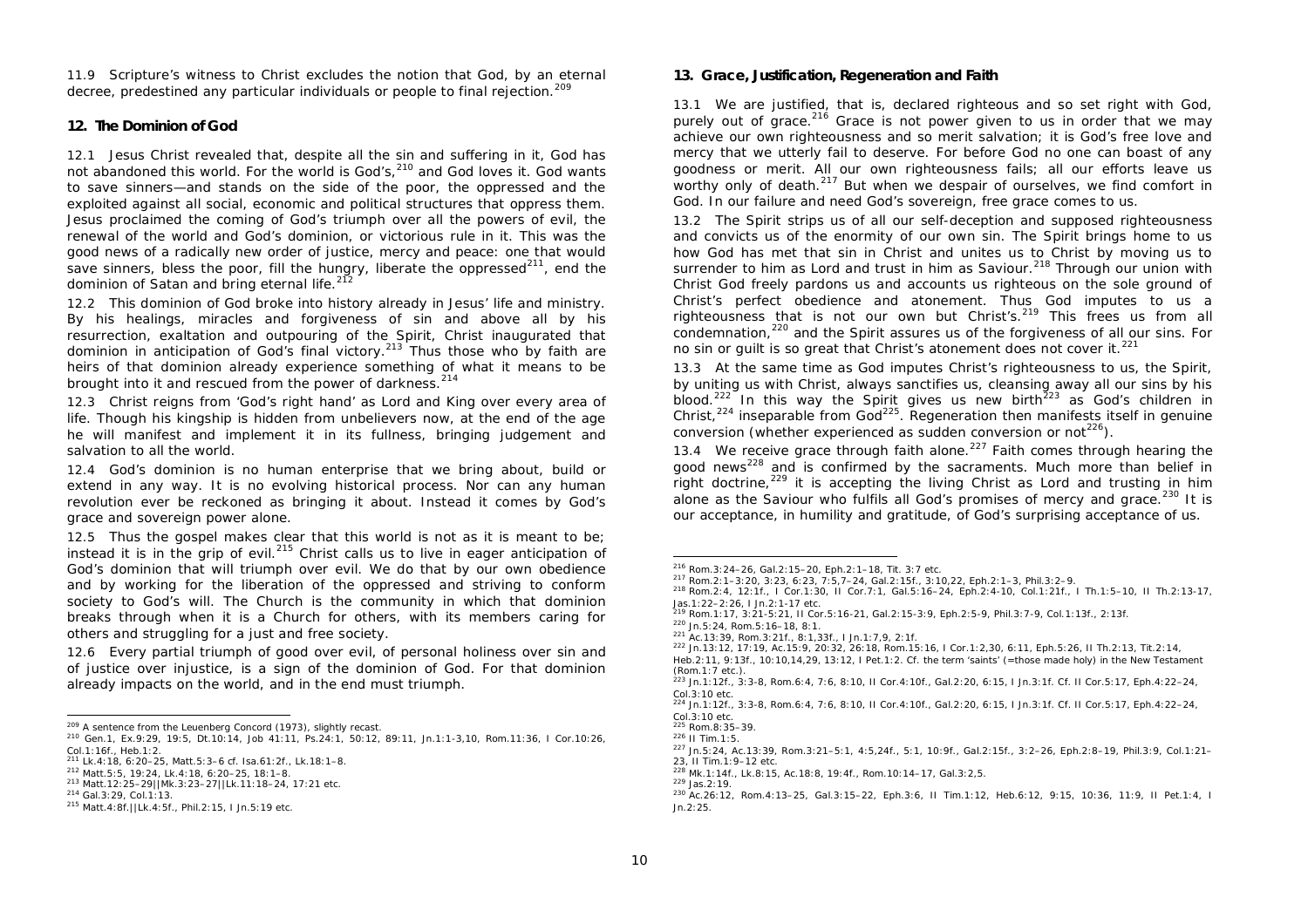13.5 Thus faith hungers and thirsts for Christ and lays hold of him who has first laid hold of us, even if at times we struggle to cling to him.<sup>231</sup> Faith does not mean the absence of all doubt but remains standing in the face of doubt. For though faith cannot sustain itself, the Word and the Spirit continually uphold  $it^{232}$ 

13.6 All the glory for salvation belongs to God alone. No one may boast of having chosen to accept salvation in contrast to those who reject it, for we all resist God. We do not choose Christ; he chooses us,<sup>233</sup> and no one can come to him unless the Father draws that person with the Spirit.<sup>234</sup> Thus faith is not a human achievement but the effect of grace, the work of the Holy Spirit in our minds and hearts, God's gift to us.  $235$  Faith is a free decision, but one we are able to make only because in the power of the Spirit God's Word unblocks our deaf ears, enlightens our minds, changes our hearts and moves us to accept Christ as Lord and Saviour.<sup>236</sup>

13.7 Nor does faith itself merit, effect or appropriate salvation. Faith is merely the means that the Spirit uses to unite us to Christ; it is an empty hand that receives redemption as a gift and then clings to Christ and God's promises in him. For Christ, not faith, is our righteousness and our sanctification.<sup>237</sup>

### **The Response to Redemption**

### **14. Grace, Gratitude and Ongoing Sanctification**

14.1 Grace is free, because we in no way earn it. But for God it is utterly costly, because it cost the life of God's Son,  $238$  and we dare not treat it as cheap.<sup>239</sup> For us too it is costly in that it demands repentance<sup>240</sup> and, in the face of opposition and persecution, faithfulness<sup>241</sup>. To repent means so to be moved by the Spirit that we grieve for our sins, turn right away from them, to God, and bear fruit worthy of grace. $242$  Christ accepts us as we are, but does not let us remain as we are. He claims our whole life for God and calls us, in the midst of

an unholy world, to grow in grace and active holiness.<sup>243</sup> We are saved to live for God<sup>244</sup> and live out the love of Christ in the world.<sup>245</sup>

14.2 Ongoing sanctification thus follows our justification, initial sanctification and regeneration. The Spirit moves us to respond to God's grace not only with faith but with love and glad obedience that seeks to serve God.<sup>246</sup> True faith thus always issues in action, or works.<sup>247</sup> Such works are done not in order to win eternal life, for that is God's free, unmerited gift, but in gratitude and to the glory of God. <sup>248</sup>

14.3 To glorify God means to worship God and to live out God's will in the world.<sup>249</sup> It means to commit our lives to Christ, and witness to him, no matter the cost.<sup>250</sup> It means to love all our neighbours<sup>251</sup> and to forgive and love all our enemies.<sup>252</sup> For we cannot claim to love God, whom we do not see, if we hate people whom we do see.<sup>253</sup> True faith is active in love,<sup>254</sup> a love that cares for others.<sup>255</sup> Such love does all it can to stand for justice,<sup>256</sup> defend the oppressed, feed the hungry, comfort the distressed, visit those in prison, rescue the outcast<sup>257</sup> and join the struggle against evil in the world in anticipation of God's coming just dominion.<sup>258</sup>

14.4 In ourselves we are always ungodly sinners, unprofitable servants<sup>259</sup> who fail to achieve any righteousness of our own and need forgiveness every day. Even our best deeds in this life remain imperfect and contaminated with sin. Yet God graciously accepts and is pleased by deeds of obedience and even promises to reward them.<sup>260</sup> This is not because they merit reward, but because it is the

ł

 <sup>231</sup> Matt.9:20–22||Mk.5:27–34, Mk.9:14–20, Lk.7:36–48, Matt.15:22–28||Mk.7:25–30, Jn.1:12, 14:1, 15:16 cf. 13:18, I Jn.5:10 etc.

<sup>232</sup> Job, Ps.13, 22, 38, 42–43, 74, 109, Mk.9:24, Jn.20:24–31, Ac.4:4, Rom.10:17, Eph.6:10-18, II Tim.1:12. <sup>233</sup> Jn.15:16 cf.13:18.

<sup>234</sup> Jn.6:37,39,44,65, 10:29, 17:2,6,9,24, 18:9, Heb.2:13, cf. Jn.12:32.

<sup>235</sup> Ac.13:45, Rom.3:27, 4:20, 11:32–36, 12:3, I Cor.1:26–31, 2:4f., 12:9, II Cor.4:15, 10:17, 12:6, Gal.6:14, Eph.1:11–14, 2:8f., Phil.1:29, I Tim.4:18, Tit.1:2, Heb.12:2, II Pet.3:18, Jde.24f., Rev.1:6, 5:12–14, 7:9–12. <sup>236</sup> Jn.6:44, 14:6,26, 16:13-15, Ac.16:14, I Cor.3:7 etc.

<sup>237</sup> Jer.23:5f., 33:16, Rom.4:25, 5:18, I Cor.1:30, II Cor.5:21, Phil.3:9.

<sup>238</sup> Isa.53:4–12, Matt.20:28||Mk.10:45, Jn.10:11,15, 11:51f., Rom.3:24–26, 5:6–11,15–21, 4:25, II Cor.5:21, Gal.1:4, 2:15,20, 3:6–18,22, Eph.2:8f.,13, I Tim.2:6, Tit.2:14, I Pet.1:18f., 2:24, I Jn.2:1f., Rev.5:9. <sup>239</sup> I Cor.6:20.

<sup>240</sup> Deut.4:30, I Sam.7:3, Jer.4:1, Hos.12:6, Joel 2:12f. etc., Matt.3:2, 4:17||Mk.1:15, Matt. 12:41, Mk.6:12, Lk.13:1–5, 15:7,10, 24:47, Ac.2:37f., 3:19, 5:30f., 17:30, 20:21, 26:18,20, Rom.2:4, 6:12f., II Cor.7:9f., II Pet.3:9, Rev.2:5,16,22, 3:3,19.

<sup>241</sup> Matt.5:11f.||Lk.6:22f., Matt.10:32f.||Lk.12:8f., Matt.10:34-36||Lk.12:51-53, Matt.10:37-39 ||Lk.14:25-33, Matt.16:24-27||Mk.8:34-38||Lk.9:23-26, Ro.8:16f., I Pet.1:6f., 3:17, 4:1f.,12-19, 5:10, Rev.2:9-11 etc.

<sup>242</sup> I Sam.7:3, Isa.55:7, Ezk.14:6, 18:30, Jon.3:8,10. Joel 2:12f., Matt.3:8–10||Lk.3:8–14, Matt. 12:41, Lk.10:13, 18:13f., Ac.3:19, 11:21, 19:18f., 26:20, Rom.7:4, II Cor.7:9f., Gal.5:22, Col.1:10, I Th.1:9.

<sup>243</sup> Lev.11:44f., 19:2ff., 20:26, Rom.6:19,22, 12:1f., I Cor.6:11, II Cor.7:1, Eph.1:4, 2:10, 4:13–16,22-24, Phil. 1:6,2:13, 2:14f., I Th.3:13, 4:1-8, 5:23, I Tim.2:15, II Tim.2:13,21, Tit.2:2, Heb.12:10,14, I Pet.1:2,15f., 2:2,5,13, 3:6, 4:2, II Pet.3:18, I Jn.3:3, II Jn.11, Rev.22:11.

<sup>244</sup> Rom.6:13, 12:1, 14:7-9, I Cor.6:10f.,20 etc.

<sup>245</sup> Matt.25:31-46.

<sup>246</sup> Matt.5:16, Lk.17:18, Jn.7:18, Rom.2:4, 4:20, 6:1-23, 8:1-17, 9:23, 11:36, 12:1f., 16:27, I Cor.1:30f., 8:19, 10:17,31, II Cor.1:20, 3:15-18, 4:15, 7:1, Gal. 1:5, 5:16–24, Eph.1:3–5,11–14, 2:4-10, 3:21, 4:1, Phil.1:10f., 4:20, Col.1:21f., 3:17, I Th.1:5–10, II Th.2:13-17, I Tim.1:17, II Tim.4:18, Heb.13:21, I Pet.5:11, II Pet.3:18, Jas.1:22–2:26, I Jn.2:1-17, Jde.1:25, Rev.1:6, 4:11, 5:12f., 7:12, 14:7, 19:1 etc.

<sup>247</sup> Matt.5:13-7:27, 12:50, Lk.6:27–49, Rom.12:9–21, Eph.4:17-21, Phil.1:9-11, 2:1-16, 4:8f., Col.1:9f., 3:5-17, I Th.5:12-15, Tit.2:14, Js.14-17 etc

<sup>248</sup> Ps.50:15, 66:2, 86:12, 115:1, Isa.42:10-12, 66:19, Zech.10:12, Mal.2:2, Matt.5:16, 9:8, Jn.15:8, Rom.4:20, 5:9, I Cor.6:20, 10:31, II Cor.1:20, 8:19, 9:13, Phil.1:11, 2:11, Heb.13:15,21, I Pet.1:7, 2:12, Rev.14:7, 16:9. <sup>249</sup> Deut.10:12, Jn.14:15,21,23, I Jn.5:2f., II Jn.6 etc.

<sup>250</sup> Matt.10:37–39||Lk.14:25–33, Matt.13:44–46, 16:24||Mk.8:34||Lk.9:23, Mk.10:21.

<sup>251</sup> Deut.6:4f., 10:12, Matt.22:35–39||Mk.12:28–33||Lk.10:25–28, Lk.7:36–47, Jn.13:34f., 15:12, Rom.13:8–10, Gal.5:10,14, I Th.3:12, 4:9, I Jn.2:15, 3:10–18,23, 4:7,19, 5:1f., Jas.2:8, I Pet.4:8 etc.

<sup>252</sup> Lev.19:18, Matt.5:43-48||Lk.6:27-36, Matt.19:19, 22:34-40||Mk.12:28-31||Lk.10:25-28, Lk.10:29-37, 11:42, Jn.5:42, 13:34f., 15:12, 17, 21:15-17, Rom.5:5, 12:9f., 13:8-10, 14:15, I Cor.8:1, 13:1-14:1, 16:14,22, II Cor.5:14, 6:6, 8:8,24, *Gal.5:6*,13,22, Eph.1:15, 3:17, 4:2,15f., 5:2, 6:23f., Phil.1:9, 2:1f., Col.1:4,8, 2:2, 3:14, I Th.1:3, 3:6,12, 4:9f., 5:8,13, II Th.1:3 etc.

<sup>253</sup> I Jn.3:17, 4:8,20f.

<sup>254</sup> Matt.5:16, 12:33, Jn.15:5, Gal.5:16, Eph.2:10, 4:1, Col.1:9f., 3:17, Tit.2:14 II Pet.5-10, I Jn.3:23 etc. <sup>255</sup> Deut.16:20, Isa.1:17, 56:1, 61:8, Jer.5:1, 7:5, 21:12, 22:3, Ezk.18:8, 45:9, Hos.2:19, 12:6, Am.5:15,24,

Mic.6:8, Rom.12:15, 15:1–3, I Cor.10:24, Gal.6:2,10, Phil.2:4, I Jn.3:17 etc.

<sup>256</sup> I Cor.10:14, Gal.5:13, 6:2,9f., Phil.2:4.

<sup>257</sup> Matt.25:31-46 etc.

<sup>258</sup> Lk.18:1–8 etc.

<sup>259</sup> Lk.17:10, I Jn.1:8-10.

<sup>260</sup> Ps.19:11, 58:11, Prov.11:18,30, 22:4, 25:21f., Isa.4, 40:10, 62:11, Jer.31:16, Matt.5:12||Lk.6:23, Matt.5:19f., 5:43-48||Lk.6:27-36, Matt.6:1-6,18, 7:1f.||Lk.6:37-39, Matt.10:41f., I Cor.3:12-14, Col.1:9f., 3:23f., Heb.10:35, 11:24-26, II Jn.8.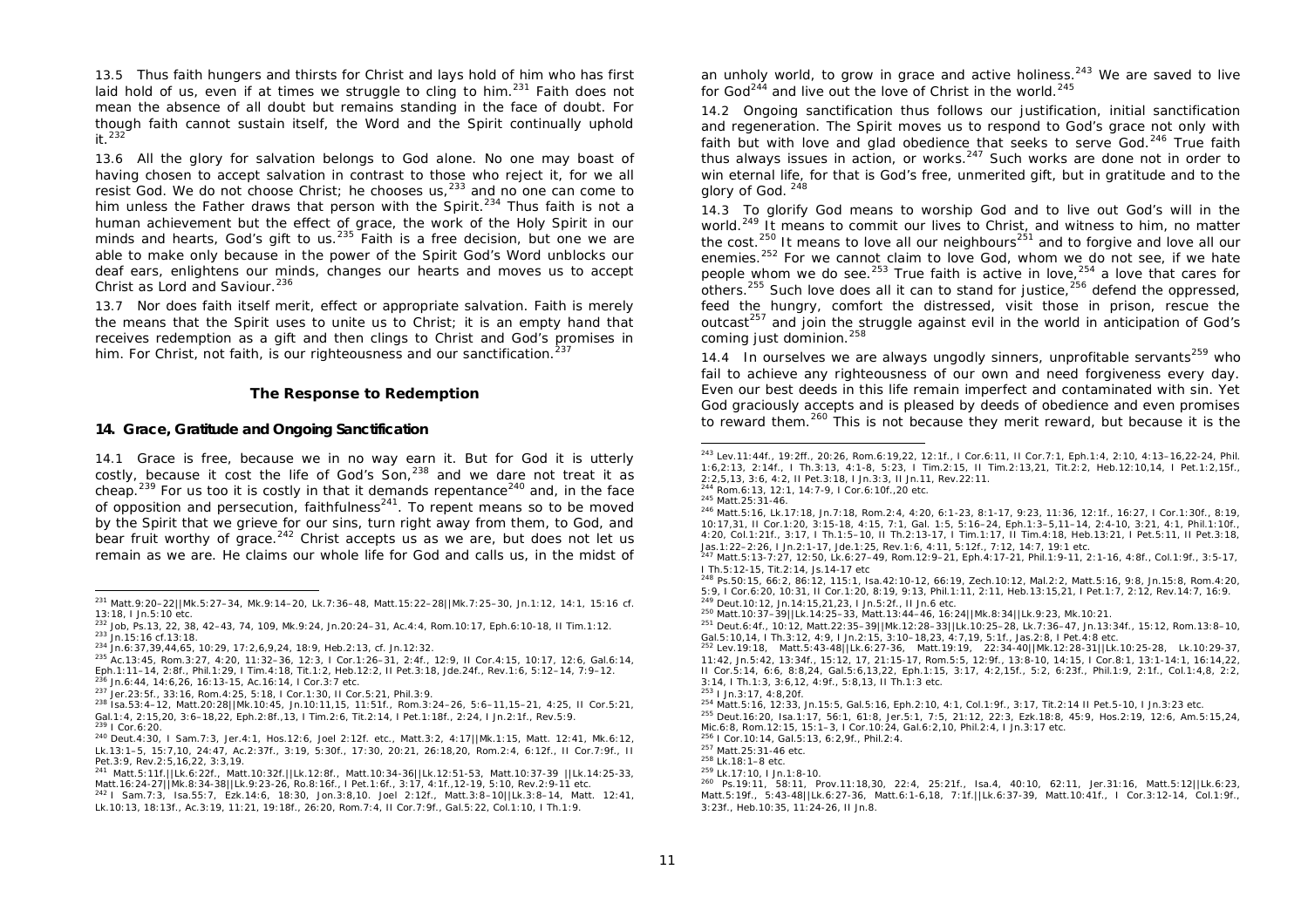Spirit that moves us to do them and Christ's atonement covers all the shortcomings in our obedience with his righteousness.<sup>261</sup>

14.5 Thus to be a Christian means to repent every day for sin and give unending praise and thanks for God's goodness and grace<sup>262</sup>.

### 15. **Gospel and Law**

15.1 The Word of God comes to us as the gospel, or good news, of God's grace and as God's law, or commandments. Both aspects of the Word encounter us in the Old Testament and in the New but most profoundly in the person, life, example and teaching of Jesus himself.<sup>263</sup>

15.2 The sacrifices and ritual laws of the old covenant foreshadowed the promised reality that Christ was to bring, and so fell away with his coming.<sup>264</sup> But the spiritual and moral commandments of Scripture remain valid and imperative. $265$ 

15.3 The law and the gospel must be distinguished. It is God's grace in Jesus Christ that redeems us, not God's law.<sup>266</sup> The law demands that we keep all the commandments and live holy lives.<sup>267</sup> Yet it does not enable us to do this, and so cannot redeem us.<sup>268</sup>

15.4 We understand the gospel and the law properly only in the light of each other. The Spirit uses both together<sup>269</sup> as a mirror to reveal to us what we are: sinners who fall far short of the commandments and indeed rebel against God in will, thought, word and deed.<sup>270</sup> In this way the Spirit convicts us of our sin and condemnation under the law, $^{271}$  drives home our desperate need for Christ and brings us to godly grief.<sup>272</sup> Christ is thus the goal of the law.

15.5 The good news is that in bearing our sins on the cross Christ freed us from the law's condemnation.<sup>273</sup> It thus calls us to put our faith in Jesus Christ instead of striving for a righteousness of our own under the law. For all whom the Spirit unites to Christ through faith thereby receive the righteousness and life of Christ. This frees them from the demand that they achieve a righteousness of their own and from all the law's threats.<sup>274</sup>

15.6 Yet the gospel and the law are not separate. The same God who liberated the Hebrews from Egypt gave them the commandments.<sup>275</sup> The same Saviour who died for our sins and was raised for our justification<sup>276</sup> is the Lord who claims all authority in heaven and on earth and calls us to observe all that he has commanded.<sup>277</sup>

15.7 Christ himself fulfilled the law on our behalf.<sup>278</sup> He thus does not abolish the law but upholds it. $279$  Indeed in freeing us from condemnation by the law he freed us to obey and serve God's will.<sup>280</sup> For true freedom is not freedom to do as we like within the prison of sin but being set free from that prison and being free for God, free for others.<sup>281</sup>

15.8 Thus God's covenant involves both grace and the commandments. God does not offer us the grace of the good news without confronting us with the commandments. Indeed the grace of God itself commands us, for it claims our whole being.<sup>282</sup> To know God's grace is to know God, and to know God is to know and serve God's will.<sup>283</sup>

15.9 The one Word of God is thus both gospel and law: it reveals both God's good will towards us and what God's will demands from us.<sup>284</sup> In calling us to faith the gospel does so in order that we may live according to God's will, and the commandments show us how to live in accord with the gospel.

15.10 In accordance with God's promised new covenant the Spirit writes the law on believers' hearts. That means that the Spirit moves us to live to God's glory in accordance with the good news and the commandments, in gratitude for God's grace and mercy.<sup>285</sup> It means that the Spirit empowers us to live out the law's demands gladly, joyfully and courageously.

15.11 The Spirit interprets the commandments, so that we obey them not legalistically but as the Spirit of life applies them in the light of Christ.<sup>286</sup> This also means in accordance with the two primary commandments in which Christ summed up the will of God: to love God with all our heart and soul and mind and strength, and our neighbours as ourselves  $^{287}$ .

15.12 Civil law too must be judged in the light of God's law. Jesus Christ, as he is attested to us in Holy Scripture, is the one Word we have to hear, trust and obey, in life and in death. No other law or command of any kind can have greater authority than that Word.<sup>288</sup> For Christ is Lord over every area of life.

<sup>281</sup> Jn.8:31–36, Rom.6:18–23, 8:2, I Cor.7:22, Gal.5:1,13, I Pet.2:16.

<sup>286</sup> Rom.8:2, II Cor.3:3-18 etc.

 <sup>261</sup> Rev.7:13f., 22:14.

<sup>262</sup> Ps.63:4, 104:33, 145:1-3, 146:1f. etc.

<sup>263</sup> Rom.8:3 etc.

<sup>264</sup> Matt.12:9-14||Mk.3:1-6||Lk.6:6-11, 14:1-6, Matt.15:1-9||Mk.7:1-8, Lk.11:37-44 etc., Rom.14:5-7, Gal.4:10, Col.2:16f., Heb.1–13 (esp. 8:5, 10:1).

<sup>265</sup> Matt.5:17-20, Rom.2:21f., 7:7, 8:4, 13:8-10, Gal.5:14.

<sup>266</sup> Rom.3:21-31, 7:6, 9:30-33, 10:3,5-11 and Phil.3:9.

<sup>267</sup> Lev.18:4f., Deut.4:2, 12:32, 27:26, 28:58, 30:9f., Josh.1:7, Matt.5:17-20, Gal.3:10, Js.2:10f. <sup>268</sup> Ac.13:39, Rom.3:19f., 8:3, Gal.3:21, II Cor.3:6f., Heb.10:1.

<sup>269</sup> Rom.2:4, 11:22, Tit.4:4-6 etc.

<sup>270</sup> Rom.1:18-3:20, 4:15, 5:20, 7:7-25, 8:2, II Cor.3:6f., Gal.3:10f., 15-24.

<sup>271</sup> Rom.5:12f.,16,20f., 7:7-13,21-24, 8:2, I Cor.15:56, II Cor.3:6f.

<sup>272</sup> Rom.2:4, 3:20,23, 5:20, 6:15ff., 7:7ff., 8:5ff., II Cor.3:7ff., 7:10, Gal.3:24f., Js.1:23-25 etc. <sup>273</sup> Jn.1:17, Col.2:13f. etc.

<sup>274</sup> Rom.3:21, 6:10f.,14, 7:1-6, 8:1f.,6, 10:4-13, II Cor.3:6f., Gal.2:19. 3:13f.,21-26, 5:21, Phil.3:2-11 etc.

<sup>275</sup> Ex.20:1ff., Rom.7:12,14, 9:4.

 <sup>276</sup> Rom.4:25.

<sup>277</sup> Matt.28:18 cf. Matt.3:2||Mk.1:14f.

<sup>278</sup> Matt.5:17-20, Rom.3:31, 10:4, Gal.4:4f.

<sup>279</sup> Matt.5:17-20 cf. Deut.4:2, 12:32; Rom.2:12, 3:31, 8:4, 13:10, Gal.5:13f.

<sup>280</sup> Jn.8:36, Rom.8:2, Gal.5:1,13.

<sup>282</sup> Rom.12:1f. etc.

<sup>283</sup> Jer.31:33f. etc.

<sup>284</sup> Ps.1, 19:8, 119 (esp.v.105) etc.

<sup>285</sup> Jer.31:31-34, 32:40, Ezk.37:26, Ps.37:31, Rom.3:8f.,31, II Cor.3:3,6, Heb.8:8-12, 10:16.

<sup>287</sup> Matt.22:37–39||Mk.12:28-31||Lk.10:27f. cf. Rom.7:7, 13:8-10, Gal.5:14.

<sup>288</sup> Ac.5:17-32 esp. 29, II Tim.2:8f.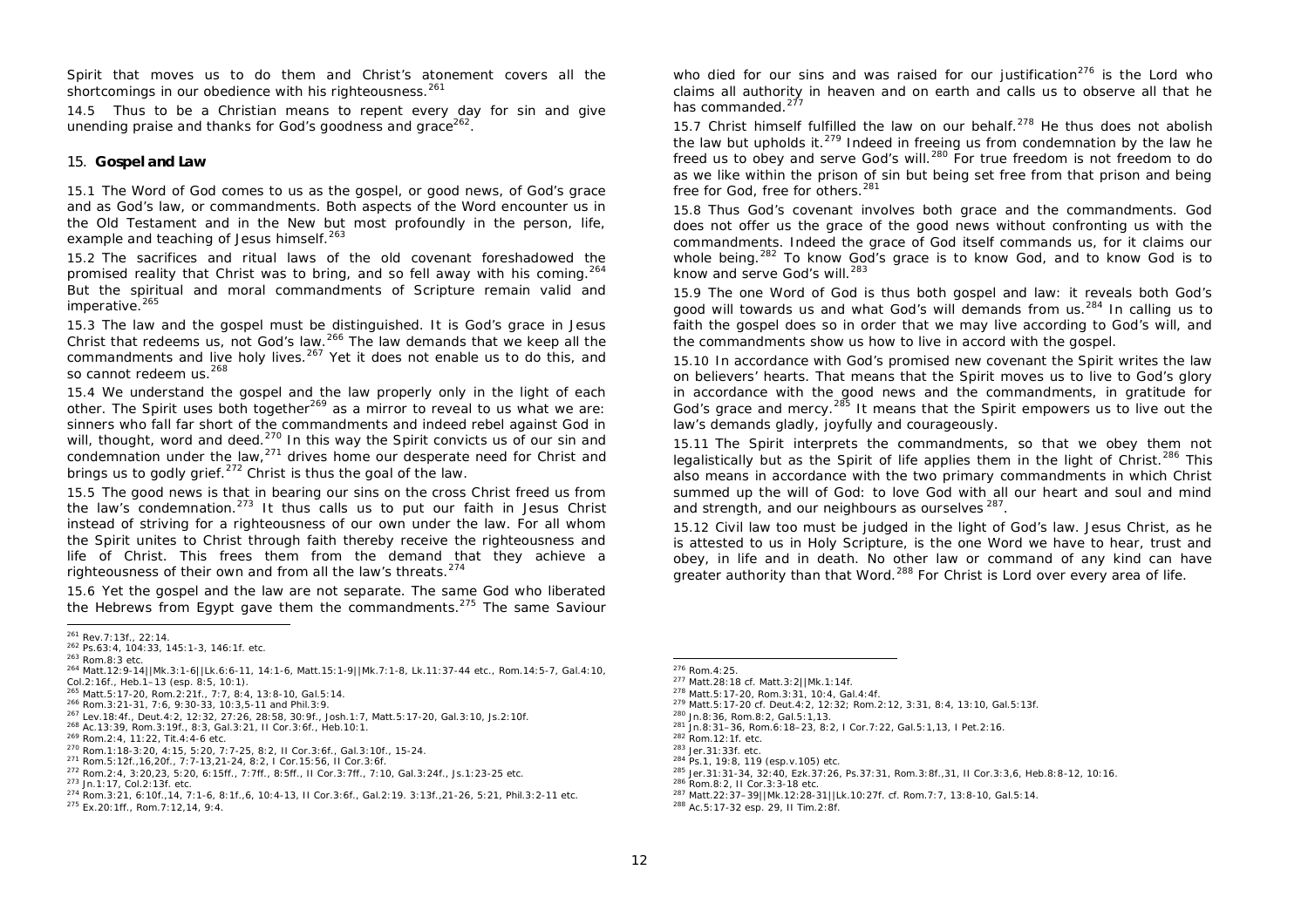### **16. Worship and Prayer**

16.1 The Holy Spirit gathers the family of God to glorify God together. For the Church gathers not so much to seek God as to celebrate and proclaim that God has first sought and found us. We respond to God's grace by faithful worship and daily prayer.<sup>289</sup> Corporate worship, meditating on Scripture and private prayer are all integral to Christian life. Through them God arouses and preserves our faith, transforms our lives, stirs up the gifts of the Spirit in us and sustains our Christian discipleship.<sup>290</sup> Godliness that is not expressed in prayer and worship dissipates.<sup>291</sup>

16.2 The central act of worship includes Word and sacrament. For worship is a dialogue in which God comes to us in the Word and the sacraments, and we respond with praise and adoration, confessing our sins, declaring our faith, giving thanks and offering our gifts and ourselves as a living sacrifice.<sup>292</sup> Through the Spirit we become the one Body of Christ, in fellowship with one another. All true worship is to the glory of God the Father, Son and Spirit alone.<sup>293</sup> Worship is acceptable only through Jesus Christ, the Mediator.

16.3 The Lord's day in particular is ordained for corporate worship and the celebration of Holy Communion, as a time to delight in God, because on this day the Lord rose from the dead, made himself known to his followers and ate with them.<sup>294</sup>

16.4 Prayer is offered to the Holy Trinity. It is usually addressed to the Father through the Son as our Advocate and in the Holy Spirit, though it is also addressed to the Son and sometimes to the Spirit. Although prayer is a human activity, at a deeper level it is an activity of the Spirit within us.<sup>295</sup> All true prayer is presented on the basis not of our righteousness but of God's great mercy.<sup>296</sup> In it we reach out beyond ourselves to glorify and thank God, confess our sins, pray for others and for ourselves, wait upon God and dedicate ourselves to God's service. Jesus promised that God hears prayer offered in his name and therefore in accordance with his will.<sup>297</sup>

16.5 True worship and prayer are not an escape from the world or responsibility in it; instead they renew us to serve God and our neighbour in the world and to witness to the gospel.<sup>298</sup>

### **17. Vocation, Money and Rest**

17.1 We should each seek our true vocation according to the abilities given to us. Work may be for wages or profit but should also serve God and people, no matter how humbly. We should promote mutual respect in the workplace and oppose exploitation and unfair working conditions.

17.2 In a world of appalling poverty alongside excessive wealth we need to heed the call to strive for a just and more equal society. Our money is not our own. God calls us to a life in which everyone's poverty is our own and our wealth is everyone's. We are to be faithful stewards of our abilities, time and money and other material resources and use them to be a community of mutual sharing, to support the Church in its mission, and do all we can for the poor as well as our own families.<sup>299</sup> God's economy provides enough for all.

17.3 God does not promise worldly prosperity to the faithful.

17.4 God ordained regular rest from work for time to worship together, to build family relations and for recreation.

### **18. The Image of God**

18.1 God created man and woman together out of earthly matter but in the image of God.<sup>300</sup> That image thus includes being made for community with God and one another. Both men and women share the image. A person is a person through being related to God and to other people.<sup>301</sup>

18.2 Sin has radically corrupted our whole human nature and so marred that image, but it is never entirely effaced from anyone. Christ who is the perfect image of God,  $302$  came in human form  $303$  in order to restore that image in humankind. He has taken our likeness that we might be transformed into his likeness and become imitators of him and so of God.<sup>304</sup>

18.3 Because God created all people equally in that image and Christ gave his life to restore it, every person's life is sacrosanct.<sup>305</sup> Everyone has a God-given dignity and a right to be treated with respect and protected from violence and abuse, no matter their gender, age, race, social status, sexual orientation, religion or any mental or physical handicap.<sup>306</sup> God judges those who in any way abuse or oppress others and calls us to oppose all such abuse.

18.4 We are not to measure others according to our own image but to receive one another as human beings created in God's image. Christ calls us to minister

 <sup>289</sup> Dn.6:10, Ps.27:4, 55:16f., 88:1, 92:1f., 103:1ff., Matt.6:6,11, 14:23, Mk.1:35, Lk.24:52f., Ac.2:46f., 10:9,30, 16:25, 27:35, Rom.12:12, I Cor.1:4, Eph.1:15f., 3:14, 6:18, Col.1:3f.,9, 3:17, I Th.5:17, I Tim.2:8, Phm.4, Heb.10:24f., 13:15, Jas.5:13 etc.

 $290$  See n. ... above.

<sup>291</sup> Heb.10:23-25, 12:28, 13:1,15-16.

<sup>292</sup> Rom.12:1.

<sup>293</sup> Matt.4:10||Lk.4:8, Jn.4:23f., Heb.1:6, Phil.2:10f., Rev.4f.

 $^{294}$  Lk.24:1,30f.,36ff., Jn.20:19–26, Jn.21:9–14, Ac.1:4 (the Greek strictly means 'While eating with them...', surely referring to one or more fellowship meals), 20:7, I Cor. 11:20ff., 33, 16:1–2, Rev.1:10. Cf. also Rom.14:5-7, Gal.4:10, Col.2:16f.

<sup>295</sup> Rom.8:26f., Gal.4:6f.

<sup>296</sup> Dan.9:18.

<sup>297</sup> Jn.14:13f., 15:16, 16:23f.26f., Rom.1:8, I Cor.1:2, Eph.5:20, Col.3:17, I Jn.5:14.

<sup>298</sup> Prov.21:13.

 $^{299}$  I Tim.5:8.

<sup>300</sup> Gen.1:26f., 5:1-3, 9:6, 9:6, Ps.8:5f., I Cor.11:7–12, Col.3:10, Jas.3:9. Cf. Wisd.2:23, Ecclus.17:3.

<sup>&</sup>lt;sup>301</sup> Cf. the Zulu proverb *umuntu ngumuntu ngabantu*, 'A person is a person through other people.

<sup>302</sup> II Cor.4:4,6, Col.1:15 cf. Jn.12:45, 14:9, Phil.2:6, Heb.1:3.

<sup>303</sup> Jn.1:14 etc., Phil,2:7f., Heb.2:14, 17.

<sup>304</sup> Jn.13:13-17, Rom.8:29, 12:2, I Cor.15:45-49, II Cor.3:18, Eph.4:22-24, 5:2, Phil.2:5, Col. 3:9f.,13, I Jn.3:2; Eph.4.24, 5:1.

<sup>305</sup> Gen. 9: 6, II Cor. 5: 16f. etc.

<sup>306</sup> Gal.3:28, Col.3:11.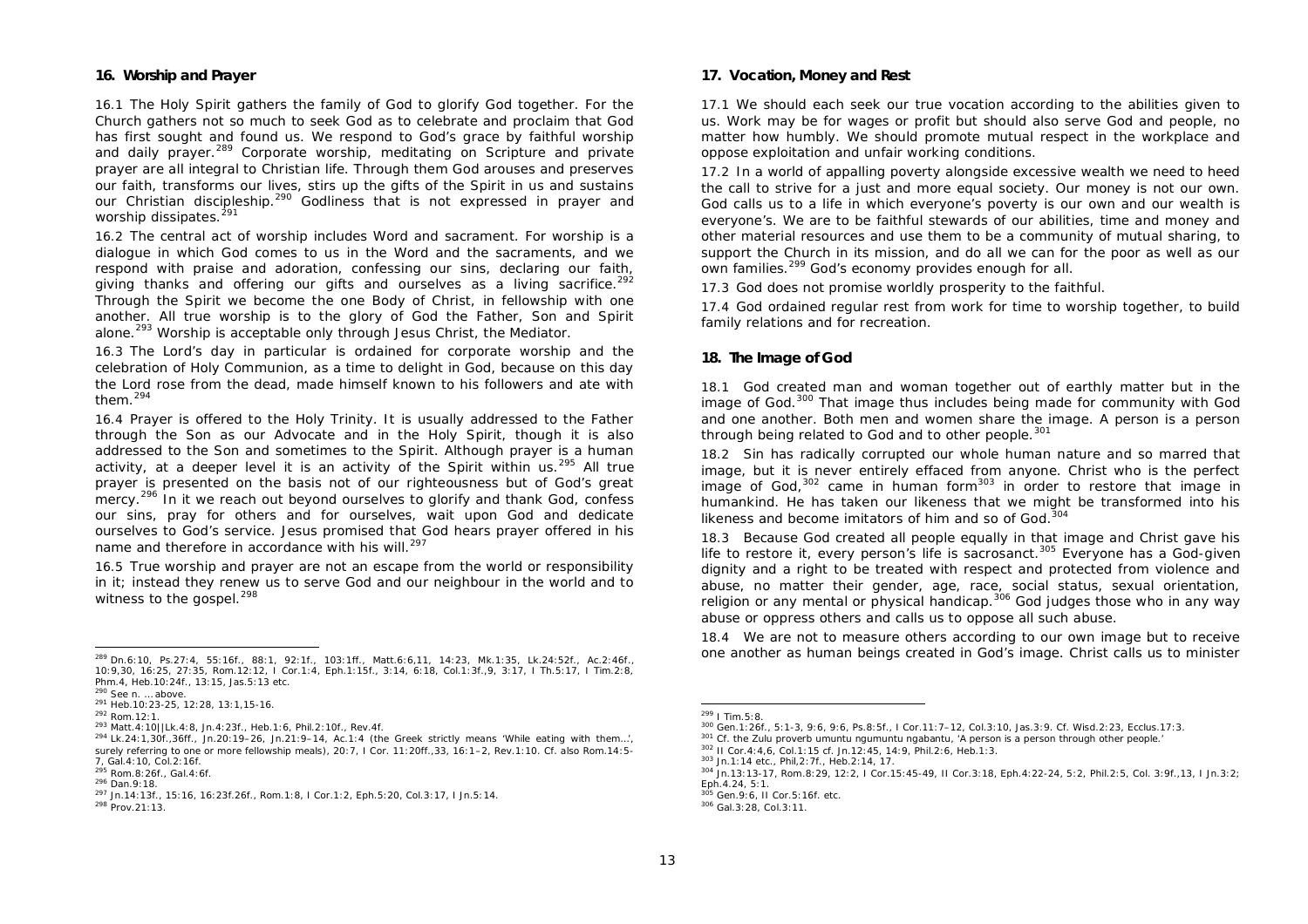in particular to the hungry, the thirsty, the naked, the sick and those in prison as to himself, and to widows and orphans.<sup>307</sup>

## **19. Marriage, Sex and Children**

19.1 God made man and woman for each other, so that they could help each other<sup>308</sup>, delight in each other in intimate physical and spiritual union<sup>309</sup> and receive the gift of children together. God ordained marriage as a faithful lifelong partnership.<sup>310</sup> Marriage is thus constituted by a solemn public covenant to be faithful to each other, in a rite recognized by society. Christians should marry in the Lord and by Christian rites.

19.2 Marriage is the foundation of the family, for the nurture and training of children. As such it is the basis of a sound society. Married couples should love, respect, forgive, support and comfort each other, provide for each other and for their families as they are able, and live together all their days. 311

19.3 In the midst of a hedonistic and licentious world, made worse by abuse of modern communications media, God calls us to be holy and so to be chaste before marriage as well as faithful in marriage. $312$  Human sexual intercourse is to be enjoyed only within marriage, as binding people together in love. We are to master our own bodies, honour one another's, and desist from sexual intimacy outside marriage. $313$  We are also to shun pornography.

19.4 As God remains faithful to one people, so a person should be married to only one spouse. Anyone already a polygamist should take no additional spouse.

19.5 Jesus strongly upheld lifelong monogamy against divorce.<sup>314</sup> Every effort should be made to mend a marriage in trouble; yet one shattered beyond repair or in which one partner seriously abuses another may be better dissolved.

19.6 Only where a person truly repents for the breakup of the previous marriage and humbly determines to maintain a new covenant of marriage with God's help, may ministers of the Church, under grace, consider remarrying anyone.

19.7 With some people God's purpose is better realized if they remain single.<sup>315</sup>

19.8 Parents should set an example of modesty and faithfulness to their own children. They should instruct them in the faith and its values. This includes frank instruction in the virtues of chastity and faithfulness and the consequences of sexual licence.<sup>316</sup>

19.9 Children are to respect their parents. Parents have the right to discipline their children in love, but not to abuse or oppress them.

# **The Community of the Redeemed**

### **20. The Church**

20.1 The Church is a divine institution, founded upon Jesus Christ. $317$  It is not constituted by the decision of religious individuals to come together for devout purposes; instead it is born of the Word and the sacraments through the action of the Spirit.<sup>318</sup> It exists wherever the gospel is preached in accord with Scripture and heard with faith and the sacraments are celebrated according to Christ's institution; for there Christ takes form in people. These two marks, not the religious or moral purity of its members, define the true Church. Nevertheless in its communion with God the Church is called to reflect in its own life the holiness, unity, love and mutual self-giving of the Trinity into whose name its members are baptized.

20.2 The Church is God's missionary community in the world, commissioned to reconcile people to God and to one another.<sup>319</sup> It is the company of disciples sent forth to the ends of the earth with the good news, to be the salt of the earth and the light of the world and win people for Christ. Thus it exists not for its own sake but for the sake of the world, which God loves.<sup>320</sup> It is the task of every congregation to equip its members for their mission to the world; for every congregation, every Christian, is called to witness to Christ in word and action.<sup>321</sup>

20.3 The Church, when it is faithful, will always be a minority in the world.<sup>322</sup> Some of its members even suffer martyrdom for their witness.  $323$  But in the face of the world's hostility Christ has promised to stand by his disciples to the end of the age, when he will bring all nations and all creation under God's dominion.<sup>324</sup>

20.4 The Church is the pilgrim People of God, the Israel of God<sup>325</sup>, journeying toward the fulfilment of God's promise that in Abraham all the nations of the earth will be blessed<sup>326</sup>. As such it is heir to the faith of Abraham. Yet it does not replace Israel after the flesh, whose calling is irrevocable $327$ . Instead its Gentile

 <sup>307</sup> Matt.25:31–46, Js.1:27.

<sup>308</sup> Gen.2:18.

<sup>309</sup> Song of Songs *passim*. <sup>310</sup> Mal.2:14 etc.

<sup>311</sup> Matt.19:3-9||Mk.10:2-12||Lk.16:18 etc.

<sup>312</sup> I Th.4:1-8, Heb.13:4 etc.

<sup>313</sup> Ex.20:14, Lev.18:20, Deut.5:18, Job 31:1,9–12, Prov.2:16–22, 5:1–23, 6:24, 7:1–27, 9:13–18, 23:26–28, Jer.7:9f., Hos.4:1f., Matt.5:27f., 15:19, Mk.7:21–23, 10:16, Ac.15:20, Rom.13:13, I Cor.5:1–13, 6:9–18, 9:27, 10:8, II Cor.12:21, Gal.5:16–21, Eph.5:3–5, Col.3:5, I Th.4:2–8, I Tim.1:8–11, II Tim.1:7, Heb.13:4, Jas.1:14f., I Pet.2:11f., 4:1–5, I Jn.2:16, Rev.21:8, 22:18.

<sup>314</sup> Matt.5:31f., 19:3–9||Mk.10:2–12||Lk.16:18 cf. Mal.2:16. I Cor.7:10–16,27,39.

<sup>315</sup> Matt.19:10–12, I Cor.7:6-9,25-38.

 $316$  Eph.6:4.

<sup>317</sup> I Cor.1:2, 3:9,11, 10:32, II Cor.1:1 etc.

 $318$  Ac. 2.

<sup>319</sup> Matt.28:18-20, Eph.2f. etc.

<sup>320</sup> Jn.3:16. <sup>321</sup> Lk.24:48, Ac.1:8, I Pet.2:9 etc.

<sup>322</sup> Matt.7:14, 22:14.

<sup>323</sup> Matt.5:11f., 10:38, 16:24||Mk.8:34||Lk.9:23, Lk.14:27, Ac.6:8-15, Phil.1:29f., 3:10, Heb.12:14,

Rev.2:10,13. The Greek word for 'witness' is *martyria.*

<sup>324</sup> Matt.28:18–20, Ac.1:8.

<sup>325</sup> Rom.9:25f., II Cor.6:16, Gal.6:16, Heb.4:9, Js.1:1, I Pet.2:10, Rev.21:13.

<sup>326</sup> Gen.12:1-3, 17:1-7, 18:18, Rom.4:9,13,,16, Gal.3:14,16-22.

<sup>327</sup> Rom.11:25-32.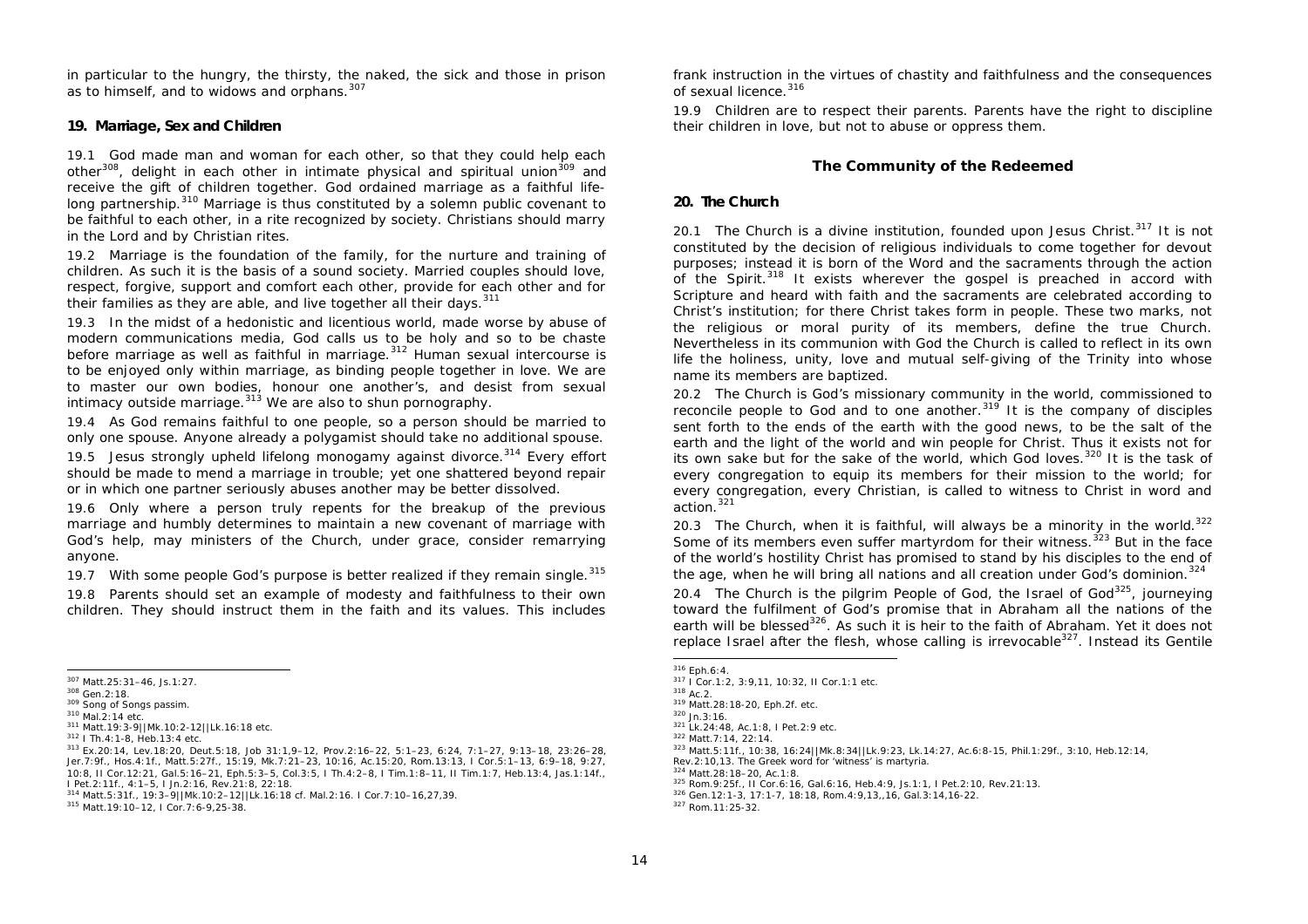members are grafted into Israel, and the unbelieving branches of Israel, now broken-off, will be grafted back into it, when the Jews one day accept their Messiah.<sup>328</sup> It thus includes Jews and people of every other nation. Not race, nationality or class but baptism and the Holy Spirit determine who belongs to the Church. God calls the Church to be the vanguard of a new humanity.<sup>329</sup>

20.5 The Church is the Family of God. All people born of the Spirit are children of the one Father and so brothers and sisters of Christ and of one another.

20.6 The Church is the Body of Christ in that through the Word and sacraments, by the power of the Spirit, the risen and exalted Lord is present in his Church. For where Christ is proclaimed, and received in faith, there he takes bodily form on earth in, and as, this community<sup>330</sup> and lives on earth in the members of his Body.<sup>331</sup> Through it he speaks and carries on his mission to the world. He is its only Head,  $332$  and it does not listen to the voice of a stranger.  $333$ Only as members of the Body do we have fellowship with the Head.

20.7 The one Body unites all its different members together. $334$  Unlike Israel it is not a nation constituted by ties of descent and culture. In it the barrier of alienation between Jews and Gentiles and so every barrier of race, nation, tribe, caste, class, language, culture and social status is broken down to form a single new humanity that excludes no outsiders.<sup>335</sup> No member of the Body can reject any other; for God has accepted us all in the beloved Son and bound us together in one Spirit, as members who need one another for the Body to function properly in its work and witness to the world.<sup>336</sup> In covenant with God. we are all in covenant with one another, called to walk together in God's ways and ordinances, in mutual love and care, in anticipation, and as a sign, of when God will unite all things with Christ as their one Head. $337$  As the community of the faithful the Church stretches beyond this world to include all believers who have departed this life.

20.8 The Church is the Temple of the Holy Spirit.<sup>338</sup> The gift of the Spirit at Pentecost gave birth to the Church, and the Spirit continues to dwell within it, working through the Word it proclaims and the sacraments it celebrates, and building it and its members up with the gifts it gives them. The Spirit empowers the Church in its weakness and sustains, guides and increases it.

20.9 The Church is one,  $339$  because it worships only one God, serves one Lord and is united by one Spirit in one faith, one hope and one baptism, to be one People, one Family, one Body, one Temple.<sup>340</sup> It is holy<sup>341</sup> in that though it and its members sin, God is holy, Christ covers the sins of all believers with his righteousness<sup>342</sup> and the Holy Spirit sanctifies it through the Word and the sacraments<sup>343</sup>. It is catholic because it is sent to reach out with the gospel to all the world, to embrace people of every race, culture and class, and be a church also for the poor and those on the margins of society.<sup>344</sup> It is apostolic because it is founded upon the Word of God taught by the apostles $345$ , hands on their teaching,<sup>346</sup> celebrates the sacraments and worships and prays as they did, and carries on their mission of evangelism, prayer for healing and ministry to those in need.<sup>347</sup> Indeed Christ made the Church the custodian of the Word and the sacraments.

20.10 The Lord of the Church calls it to manifest its unity not just spiritually but visibly before the world.<sup>348</sup> Yet visibly the Church lies a broken and bleeding body in a broken world. Its own divisions deeply undermine the credibility of its witness. Christ prays for the Church to be completely united as a community, so that the world may believe. $349$  It needs to pray and strive not for outward uniformity but for unity on the basis of the truth of the one gospel. For unity and diversity are both God's gifts to the Church.

20.11 Every branch of the Church has greater or lesser defects and merely nominal members within it, the weeds among the wheat.<sup>350</sup> But it remains part of the Body so long as it retains the two marks of the true Church. Believers should not separate themselves from the visible Church, so long as the gospel and the celebration of the sacraments are not perverted. Instead they should strive always to reform and renew it.<sup>351</sup>

20.12 The Church needs always to be reformed, in order to witness more faithfully to Jesus as Lord and Saviour. For it exists to glorify and serve its King and Head and so be a sign of the coming dominion of God.

# **21. Church Order**

21.1 Jesus alone is the High Priest who offers the sacrifice that reconciles us to God. By baptism he consecrates all Christians to be members of the royal priesthood: 352 to have immediate access to God through him, to offer themselves as a living sacrifice to God<sup>353</sup>, to make known the glorious acts of

 <sup>328</sup> Rom.11, Matt.23:29, Lk.21:24, II Cor.3:14–16.

<sup>329</sup> Eph.2:15.

<sup>330</sup> Rom.12:4-8 (cf. 6:13,19), I Cor.1:12f., 6:15, 10:16f., 12:12–27, II Cor.13:5, Eph.1:22f., 2:14-16, 4:1- 6,12,15f., 5:30, Col.1:18,24, 2:19, 3:9-11.

<sup>331</sup> Gal.2:20, Phil.1:21.

<sup>332</sup> Jn.10:5,27f., I Cor.12:5, Eph.1:22f., 4:15f., 5:33, Col.1:18,24, 2:19.

<sup>333</sup> Jn.8:47, 10:4f.,16,27.

<sup>334</sup> I Cor.1:13, 8:6, 12:4,13, Gal.3:27f., Eph.1:18, 2:18, 4:1-6,13, Jde3.

<sup>335</sup> Ac.8:26-39 cf. Deut.23:1 and Isa.56:3-5; Gen.28:3, 35:11, 48:4, Ac.10ff., 15:16f., I Cor.12:13, Gal.3:28, Eph.2:11–22, Col.3:11. <sup>336</sup> Rom.12:3–10, I Cor.12:12–27, Eph.4:3.

<sup>337</sup> Rom.12:3-5,9f., I Cor.12:12-27, Gal.3:26–29, Eph.1:10, 4:4f., Phil.2:1-8, Col.3:11, I Th.5:11, Rev.7:9f.

<sup>338</sup> I Cor.3:16f., II Cor.6:16, Eph.2:19–22, I Tim.3:15, I Pet.2:5.

<sup>339</sup> Rom.12:4f., I Cor.12:12f.,20,25, Gal.3:28, Eph.4:3ff. etc.

 <sup>340</sup> Rom.12:3ff., I Cor.12:4–27, Eph.4:1–6.

<sup>341</sup> Deut.7:6, 26:19, Isa.4:3, Eph.5:26f., I Pet.2:5,9.

<sup>342</sup> Col.1:21f.

<sup>343</sup> E.g. Lev.11:44, 19:2, 21:6, Num.15:40. Rom.12:1, Eph.1:4, 5:25-27, I Pet.1:15f., Rev.22:11.

<sup>344</sup> Lk.13:29f., Ac.8:26-39 cf. Deut.23:1 and Isa.56:3-5, Rom.3:30, Gal.3:27–29, Col.3:11, Rev.5:9, 7:9.

<sup>345</sup> Acs.2:42, I Cor.3:10, Eph.2:20, Jde.3, Rev.21:14. <sup>346</sup> II Tim.1:13f.

<sup>347</sup> Matt.28:18–20, (Mk.16:15), Ac.1:8, 13:47, Col.1:23. <sup>348</sup> Lk.11:17, Jn.17:20-23, I Cor.1:10-15. 3:1-9, 12:4–27, 14:33.

<sup>349</sup> Jn.17:21-23.

<sup>350</sup> Matt.13:12,24–30,36–43,47-58.

<sup>351</sup> Phil.3:15 etc.

<sup>352</sup> Ex.19:6, Isa.61:6, I Pet.2:5,9, Rev.1:6, 5:10, 20:6.

<sup>353</sup> Rom.12:1 cf. Heb.13:15f. and I Pet.2:5.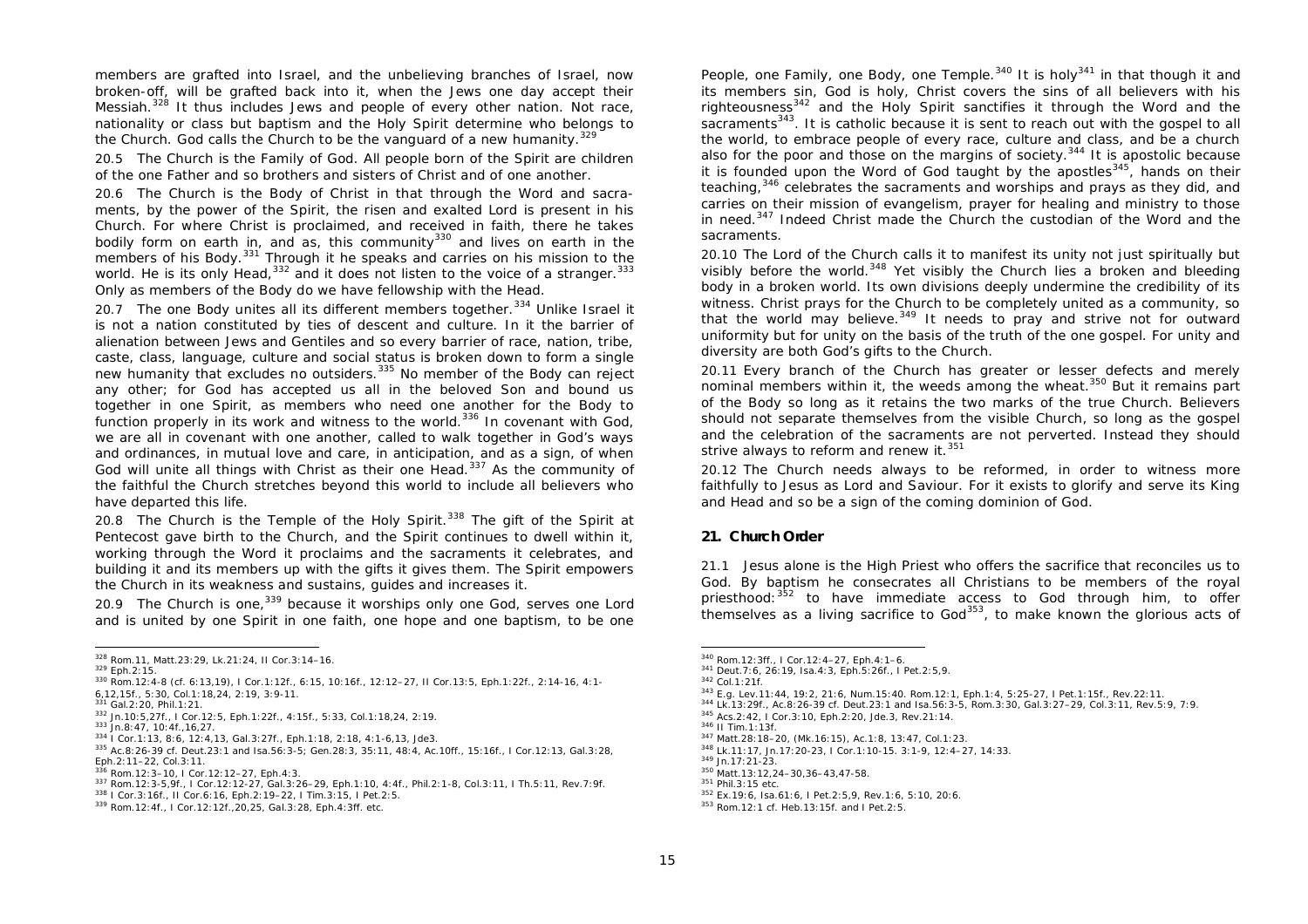the One who has called us out of darkness into his marvellous light,  $354$  to bring God to people and people to God, to intercede for and minister to others, and to forgive sins in Christ's name.<sup>355</sup>. The Spirit distributes abundant and complementary gifts to believers for building up the Body of Christ and witnessing to, and working for, him in the world.<sup>356</sup>

21.2 By free election from among the people of God with their different gifts and ministries the Lord and Head of the Church calls some to be ordained or appointed to particular offices for oversight, for evangelism or missionary work, for shepherding and teaching, and for caring for the poor and the sick. $357$  All the offices are for the sake of good order<sup>358</sup> and the effectiveness of the Church's ministry, witness and outreach.

21.3 Christ, the Lord of the Church, came among people as a servant.  $359$ Likewise all offices in the Church are to serve, not lord over, the people of God.<sup>360</sup> The gifts of the Spirit too are to serve the congregation.<sup>361</sup> No office imparts any higher status or dignity than baptism does or any right to lord it over others.<sup>362</sup> The office of oversight is thus a shared authority.

21.4 The Church ordains to the office of shepherding and teaching, which includes preaching and celebrating the sacraments, by the laying on of hands and invocation of the Spirit.<sup>363</sup> This office serves the people of God by equipping them for ministry and mission, so that they may build up the Body of Christ and reach out to the world.<sup>364</sup>

21.5 God calls both men and women to every office in the Church.<sup>365</sup>

### **22. Church Discipline and the Keys**

22.1 Two things together safeguard the doctrinal and moral purity of the Church and its witness in the world: the Word and discipline.

22.2 All members of the Body of Christ are responsible for, and accountable to, one another. Caring responsibly for one another includes supporting and guiding one another but also confronting and admonishing one another as brothers and sisters in Christ. 366 We are to confess our sins to, pray for, and declare the word of grace to, one another.<sup>367</sup>

22.3 The Lord of the Church gives it the keys of God's dominion to name, judge and discipline particular sins, extend God's forgiveness to repentant sinners and withhold it from the unrepentant.  $368$  He charges it to rebuke members who propagate grievous heresy<sup>369</sup> or fall into scandalous behaviour.<sup>370</sup> members who propagate grievous heresy<sup>369</sup> or fall into scandalous behaviour.<sup>370</sup> If they repent, it is to forgive their sins in Christ's name; if they stubbornly persist, it is to exclude them in his name from the benefits of church membership, including even fellowship at the Holy Table, so that they may be shamed and repent.<sup>371</sup> Only if they refuse to repent, is it to declare them unforgiven.<sup>372</sup>

22.4 The aims of church discipline are thus to

- uphold God's honour against any whose grave error or sin would deny and disgrace Christ, 373
- serve the costly grace of the gospel by calling such sinners to repent,
- restore them eventually to truth, sanctity and fellowship as brothers and sisters in Christ, so that they do not lose their salvation,  $374$
- deter others from being led astray by false doctrine or the temptation to conform to the world's behaviour.<sup>375</sup>
- save the Church from the infection of false doctrine<sup>376</sup> and its witness from public scandal.<sup>377</sup>
- maintain the unity of the Body of Christ, and
- save the Church from God's judgement.

22.5 The disunity of the Church and the extreme individualism, relativism, moral indifference and permissiveness of modern culture together with a false notion of love and tolerance and other factors make the exercise of church discipline difficult. But such discipline remains a necessary means of grace and an integral part of pastoral care. Without it, preaching is in some ways left abstract and ineffectual, and church members are more liable to fall into sin and doctrinal confusion and so also to damage the life and witness of the Church.

22.6 Proper Church discipline is always a discipline of love and grace practised in humility and gentleness by sinners for sinners, without excessive severity.<sup>378</sup>

Th.5:11,14, II Th.3:15, II Tim.4:2, Tit.3:9f., Js.5:19f.

- <sup>367</sup> Num.5:7, Ac.19:18, Js.5:16.
- <sup>368</sup> Matt.16:19, 18:18, Jn.20:23. Cf. Isa.22:22, Wisd.16:13, Rev.1:18, 3:7.
- <sup>369</sup> Ac.8:20–23, Gal.2:14, I Tim.1:3–7, II Tim.4:1–5, Tit.1:10–14.
- <sup>370</sup> Matt.18:16f., Ac.5:1–9, I Cor.11:18–22,32f., II Th.3:14f., I Tim. 5:20. <sup>371</sup> II Th.3:14.

<sup>375</sup> Rom.12:2, I Cor. 5:6,11, I Tim.5:20.

 <sup>354</sup> Rom.15:15f., I Pet.2:5.

<sup>355</sup> Matt.16:19, 18:18, Jn.20:23. Cf. Js.5:16.

<sup>356</sup> Ro.12:4–8, I Cor.1 2:4–11, 5:4f., Eph.4:16.

<sup>357</sup> Ac.6:1–6, 11:29f., 13:1f., 14:22f., 15:2,4,6,22, 16:4, 20:17,28–31, 21:8,18ff., Rom.12:7f., I Cor.12:28, Gal.6:6, Eph.4:11–13, Phil.1:1, I Th.5:12f., I Tim.3:1–13, 5:17,22, II Tim.2:2, 4:5, Tit.1:5–9, Heb.13:7,17, Js.3:1, 5:14f., I Pet.5:1–4.

<sup>358</sup> Cf. I Cor.14:40.

<sup>359</sup> Jn.13:1-17, Phil.2:1-11.

<sup>360</sup> Matt.20:20-28||Mk.10:35-45, Matt.23:6-12||Mk.12:38f.||Lk.20:45-47, Jn.13:14-17, I Cor.3:5-8, 4:1, II Cor.1:24, 4:5, I Pet.5:3.

<sup>361</sup> I Cor.12:4-7.

<sup>362</sup> Matt.20:20–28||Mk.10:35–45||Lk.22:24–27, Matt.23:8, Jn.13:1–17, I Cor.3:5, II Cor.5:11-21, 8:8, 10:1-18, 11:28f., 12:7-11, Gal 5:13, 1 Peter 5:2–3.

<sup>363</sup> Ac.6:1–6, 13:3, 14:23, I Tim.4:14, 5:22, II Tim.1:6f.

<sup>364</sup> Eph.4:12f.,16, I Pet.4:10.

<sup>365</sup> Ex.15:20, Jdg.4–5, 13:20–23, II Ki.22:13–20, II Chr.34:22–28, Neh.6:14, Jl.2:28, Mic.6:4, Matt.28:5–10, Lk.24:8–10, Jn.20:17f. Ac.2:16f., 18:2f.,18,24–26, 21:9, Rom.16:1–7,12, I Cor.16:19, Gal.3:28, Phil.4:2f., Col.4:15, I Tim.3:8,11 REB, II Tim.4:19.

 $\frac{366}{2}$  Prov.27:5, Matt.18:15 (preferring the reading in codices  $\aleph$  and B etc.), I Cor.4:14, Gal.6:1, Col.3:16, I

<sup>372</sup> Matt.16:19, 18:17f., Jn.20:22f., Rom.16:17, I Cor.5:1–13, Gal.1:8f., II Thess.3:6,14f., I Tim.1:19f. (cf. II Tim. 2:17f.), Tit.3:9f., II Jn.10f., III Jn.10, Rev.2:20.

<sup>373</sup> Rom.2:23.

<sup>374</sup> Matt.18:15, Lk.17:3, I Cor.5:5, II Cor.2:5–11, Gal.6:1, II Thess.3:14.

<sup>376</sup> See n. , , above.

<sup>377</sup> See n. … above.

<sup>378</sup> II Cor.2:5–11, Gal.6:1; II Th.3:15.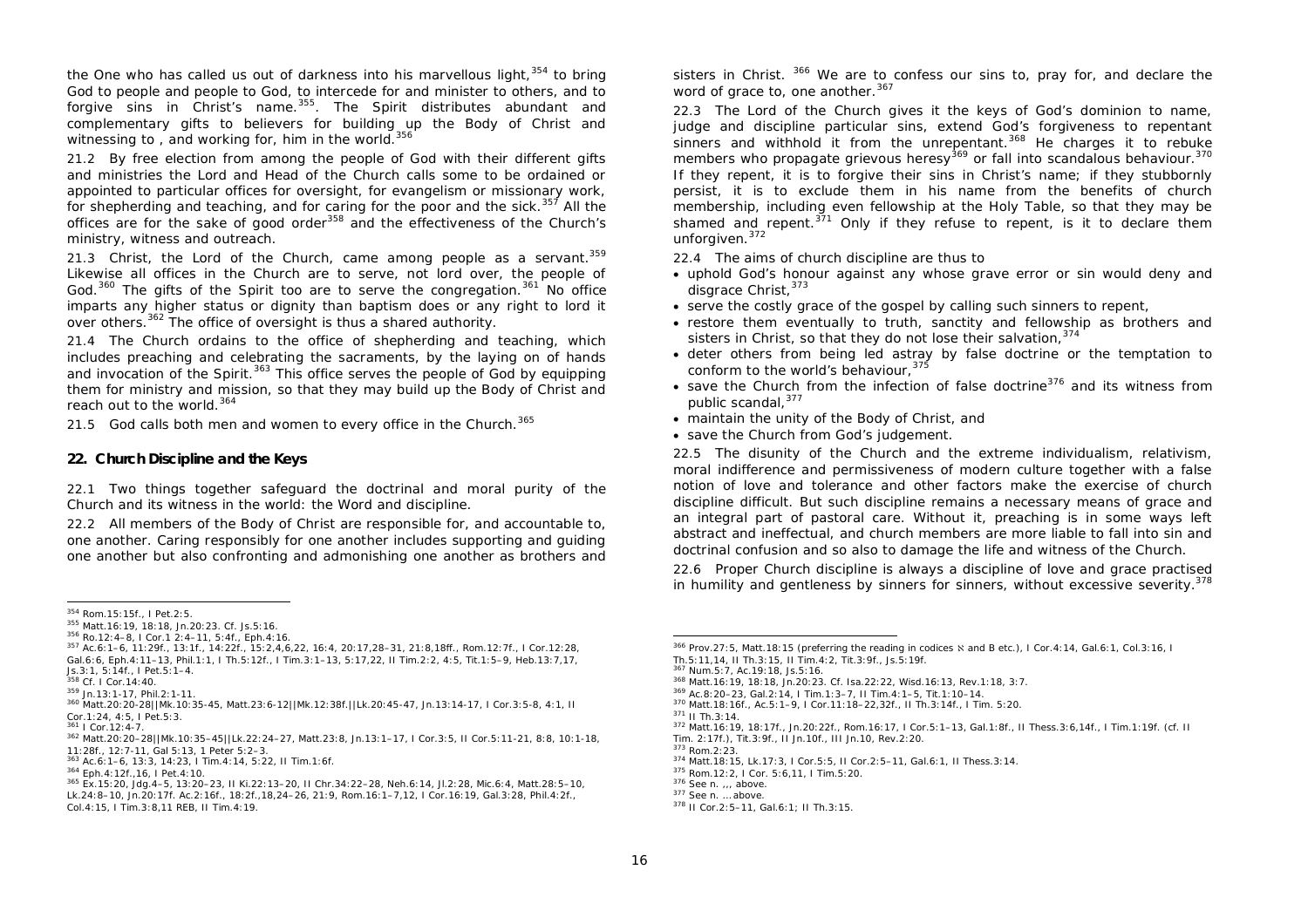It always seeks repentance and reconciliation<sup>379</sup> and is accompanied by the assurance that God forgives those who repent and trust in the divine mercy.

22.7 Quite apart from church discipline, the keys are given for the relief of burdened consciences. No one is bound to confess sins other than to God alone.<sup>380</sup> But the Lord has given his disciples the authority to declare to all repentant and believing sinners who humbly confess their sins that they are forgiven through the shedding of Christ's blood, provided any appropriate restitution is made. $381$  Such declaration may be made after a general confession of sins in public worship and after private confession. It is made on the authority of God's Word and in God's stead, for it is God's Word in the disciple's mouth that absolves the penitent from guilt.

#### **The World in which Redemption Takes Place**

### **23. Church and State**

23.1 God is no household idol but Lord of the whole world. Jesus Christ is not only Head of the Church but King of kings and Judge of all the nations.<sup>382</sup> He is sovereign over every area of life, private, economic and political; he lays claim to the whole human being. God's will for justice and peace set forth in the Scriptures and above all in Christ is the standard by which all civil laws too are to be judged*.*

23.2 Christ commissions the Church to preach the good news and proclaim God's will for every sphere of life. Thus though Church and State are distinct from each other and the Church's task is never primarily political, it is always also political. Because sin and self-seeking are liable to corrupt any human Government, Christ calls the Church to be a sentinel and, whenever necessary, confront it prophetically: to stand for justice, to oppose all discrimination in civil law and policy, to speak out for the voiceless,  $383$  to censure all corruption and to unmask all harmful ideologies and false propaganda. Whenever any person, group or class suffers injustice, the Church is to protest not only in words but if possible in action. It is also to aid the victims. Christians are to co-operate with one another and with others in seeking what is best for the civil community. The Church itself should set an example for a better social order; only then can its witness be taken seriously.

23.3 God has instituted civil Government for the sake of its subjects  $384$ . Its tasks and duties are, firstly, to uphold justice, human rights, liberty, order and peace for everyone in society and to do what it can for the welfare of society.<sup>385</sup>

This includes preventing the powerful from exploiting the weak, aiding the destitute and the disabled, safeguarding the alien and the refugee<sup>386</sup> and protecting the natural environment. Secondly, in line with all this, it is to shape public life by the best possible laws. Thirdly, in upholding human rights and liberty, it is also to protect all public worship of  $God.<sup>387</sup>$  For it is the Government's duty, not to promote any one religion, but to protect the Church by protecting freedom of belief and worship for all. To all these ends, in this sinful world, the Government has the right to threaten and to use force, but only to the extent that this is necessary.

23.4 From its King and Head the Church derives a government distinct from civil Government, and civil rulers have no jurisdiction over the Church's spiritual affairs. The Government transgresses its calling if it seeks to appropriate the propagation of the Word or the administration of the sacraments or church discipline or to control or manipulate the Church or interfere in its affairs, silence its prophetic voice or take over any of its tasks. The Church must resist all such interference.

23.5 As the servant of Jesus Christ the Church betrays its calling if it either seeks any political power or becomes a servant of the Government or of the rich and powerful. Any ideology that tempts the Church to betray Jesus Christ and his commission in any way is a more serious threat to it than persecution.

23.6 We are to recognize the authority of the Government within its sphere and honour those who rule over us.  $388$  We are to pray for justice and for all in authority, pay taxes and obey all laws that are compatible with God's law. Christians may serve in civil or political office, provided they work for justice and people's welfare.

23.7 But because the Church knows God as the ultimate ruler over all, it must bear witness to the limits of the Government's rights and authority and confront oppression and injustice with the radical vision of God's coming dominion. And whenever any human law, policy or command clashes with God's law, we must obey God rather than human beings.<sup>389</sup> The Church must always be ready to be the Church under the Cross in resisting an unjust or oppressive State. Such resistance recalls a regime to its true vocation under God.

#### **24. Peace and Conflict**

24.1 Ours are not weapons of violence but prayer and God's Word, which is sharper than any two-edged sword.<sup>390</sup> The true Church neither persecutes nor encourages persecution; instead it follows its Lord in taking up the cross, and being ready to be persecuted for righteousness' sake.<sup>391</sup>

<sup>&</sup>lt;sup>379</sup> II Th.3:14f. etc.

<sup>380</sup> Ps.32:1-5, 51:1-17, Matt.6:12.

<sup>381</sup> Prov.28:13, Matt.5:23-26, 16:19, 18:18, Lk.19:8, Jn.20:23, Js.5:16.

<sup>382</sup> Dan.7:13f., Matt.20:21–23, 26:64, 28:18–20, Mk.10:35–40, 12:35–37, 14:62, Lk.20:41–44, 22:69, Ac.2:33– 36, 7:56, Rom.8:34, I Cor.15:24–27, Eph.1:20–23, Phil.2:9–11, Col.3:1, Heb.1:3,8,13, 8:1, 10:12, 12:2, I Pet.3:22, Rev.1:5, 11:15, 19:11–16.

<sup>383</sup> Prov.31:8.

<sup>384</sup> Rom.13:4.

<sup>385</sup> Rom.13:3f., I Tim.2:2, I Pet.2:14.

 <sup>386</sup> Lev.19:33f.

<sup>387</sup> I Tim.2:2.

<sup>388</sup> Rom.13:1-7, Tit.3:1, I Pet.2:13f.,17.

<sup>389</sup> Ac.5:29.

<sup>390</sup> II Cor.10:4f., Eph.6:10-18, Heb.4:12.

<sup>391</sup> Matt.16:24||Mk.8:34||Lk.9:23, Matt.5:10-12, I Pet.3:14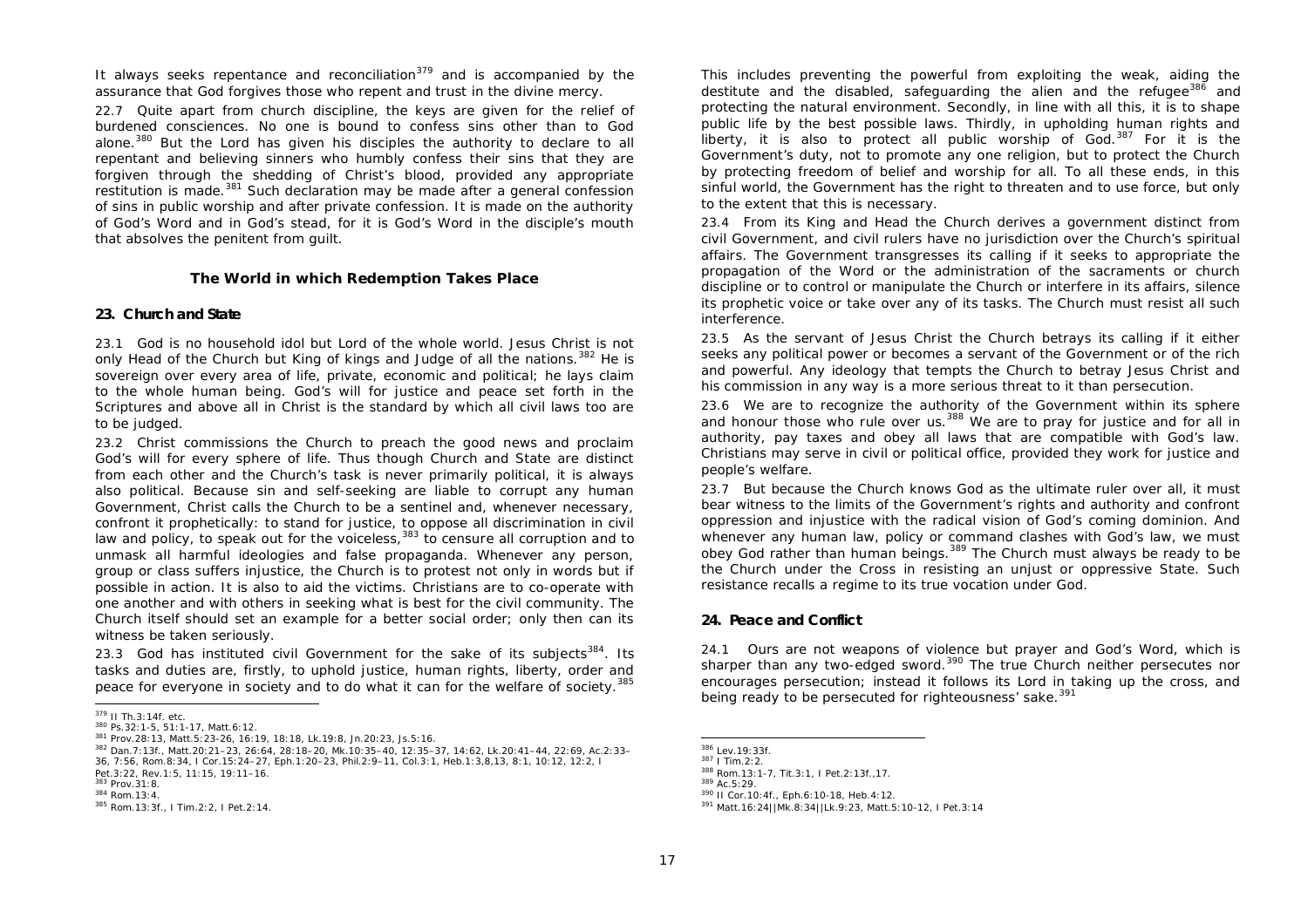24.2 All conflict stems from sin. Peace within a nation is endangered where there is injustice or extreme inequality and little is done to alleviate the suffering of the poor. Peace between nations is endangered when one nation threatens or inflicts domination or injustice on another. Justice is at the heart of peace.

24.3 In every political conflict we should support justice and a non-violent solution, even at the risk of our own lives. Only in the most extreme circumstances, where the government is clearly a tyranny, injustice causes massive suffering and non-violent resistance alone cannot succeed, may Christians ever consider supporting an attempt to remove a Government by force.

24.4 We should oppose all unnecessary build-up of armaments and unmask all propaganda that distorts the truth or dehumanises the enemy. If it is ever right to fight in a war,<sup>392</sup> it must be patently a war to prevent an even greater evil. It must be a last resort: every way to settle the conflict by negotiation must have been tried. There must be a reasonable prospect of success and unnecessary violence must be avoided. No one may serve in a war for political or economic gain or in an army used to maintain an unjust and oppressive political status quo. Unless convinced that a war is justifiable and necessary, everyone is bound to refuse to fight in it and refuse conscription, and no soldier may obey any command that is contrary to conscience, no matter the cost.

24.5 We should work for the end of war. Reconciliation and peace between nations is all the more urgent and war all the less possible to justify, when nuclear, chemical or biological weapons of mass destruction may be used. Such weapons gravely threaten the whole earth and all its peoples with destruction.

# **25. Creation**

25.1 Scripture witnesses that in the beginning God created all things visible and invisible, including the whole of space and time, from nothing.<sup>393</sup> God created by word of command, that is, in a sovereign act of power and love.<sup>394</sup> What the biblical account of creation provides is not a scientific but a sacred cosmology, a spiritual interpretation of the origin and nature of the universe. Though it reflects an ancient picture of the universe, that account bears witness to the grandeur and power of the Creator. So for that matter does the vast and complex picture of the universe that science has discovered.

25.2 God created all the world by a word of command, that is, through the preexistent divine Word. Through that Word God clothed the universe with order and beauty, and made it very good.<sup>395</sup> This world, then, is God's world. The heights of the heavens, the depths of outer space, the whole earth are all in God's hands.

25.3 God is distinct from, and sovereign over, all creation, yet is everywhere present in it and continually upholds it.<sup>396</sup> All things exist from and through and for God.*<sup>397</sup>* Indeed God created all the world through Christ in order through him to display grace in it. Thus creation and redemption are fully congruent with each other.

25.4 God created all human beings through Christ as one species from common ancestors.<sup>398</sup> That different climates and geographical environments have given rise to different races in no way conditions or limits the unity of all the children of God in Christ. The notion that any race or culture must preserve a separate, created identity is a crass denial of the good news and of the unity of the Body of Christ.<sup>399</sup> It contradicts the command, 'The alien who resides among you shall be to you like one of your native-born, and you shall love him as yourself.'<sup>400</sup>

### **26. The Natural Environment**

26.1 The earth is the Lord's and everything in it.<sup>401</sup> God created the earth as a splendid place to live in, and Christ honoured it by his incarnation and life on earth. Human beings are themselves creatures of the earth.

26.2 God gave humankind dominion over the earth and all its other creatures. $402$  It is thus a treasure on loan to us from the Creator. God, who loves and cares for the earth,<sup>403</sup> calls us to be its responsible custodians, with the right to till the soil but the duty to love, protect and care for the earth, its creatures and its resources.<sup>404</sup>

26.3 Our dominion over the earth has enabled modern science and technology to develop, with their great benefits but also their great dangers. Sin erodes our sense of the wonder of nature and damages our relation with the created order. Instead of responsible dominion we exercise ruthless domination and subjugation. In arrogant greed we treat the earth as if we owned it and had a right to plunder and abuse it. We destroy the delicate balance between the soil, water, atmosphere, plants and animals of the earth, which together make up an interdependent whole. Our technology and industrialisation increasingly pollute, rape and devastate the earth and its atmosphere and are gradually making it uninhabitable.

<sup>&</sup>lt;sup>392</sup> The UPCSA recognizes that its members have different views on the right to use force. Some are strict pacifists who hold that all resistance against an internal oppressor or an invading aggressor must be non-violent; others accept that in strictly circumscribed circumstances Christians may also participate in the military defence of the land or in the overthrow of an oppressive ruler by force.

<sup>393</sup> Gen.1:1-2:4, Job 38:4ff., Ps.136:5, Isa.40:26, 41:20,26, 42:5,12, 43:1,7, 45:12,18 etc., cf. II Macc.7:28,

Ac.14:15, 17:24, Rom.4:17, Heb.11:3, Rev.4:11, 10:6.

<sup>394</sup> Gen.1, Ps.33:6f., Jn.1:1–3, Col.1:16f., Heb.1:2.

<sup>395</sup> Gen.1:4,10,12,18,21,25,31.

j <sup>396</sup> Gen.1f., Deut.4:39, Job 38:1–42:2, Ps.33:6–9, 33:6–9, 107:25–29, 139:7–10, Jer.23:23f., Ac.17:24–28,

Eph.1:23, 4:6. <sup>397</sup> Gen.1 etc., Rom.11:36, I Cor.8:6, 11:12, Col.1:16, Heb.1:2, 2:10.

<sup>398</sup> Ac.17:26.

<sup>399</sup> Rom.10:12, Gal.3:25, Col.3:11.

<sup>400</sup> Lev.19:33f.

<sup>401</sup> Ex.19:5, Ps.24:1.

<sup>402</sup> Gen.1:26–28.

<sup>403</sup> Pss., Matt.10:29, Matt.6:25-34||Lk.12:22-31 etc.

<sup>404</sup> Gen.2:15.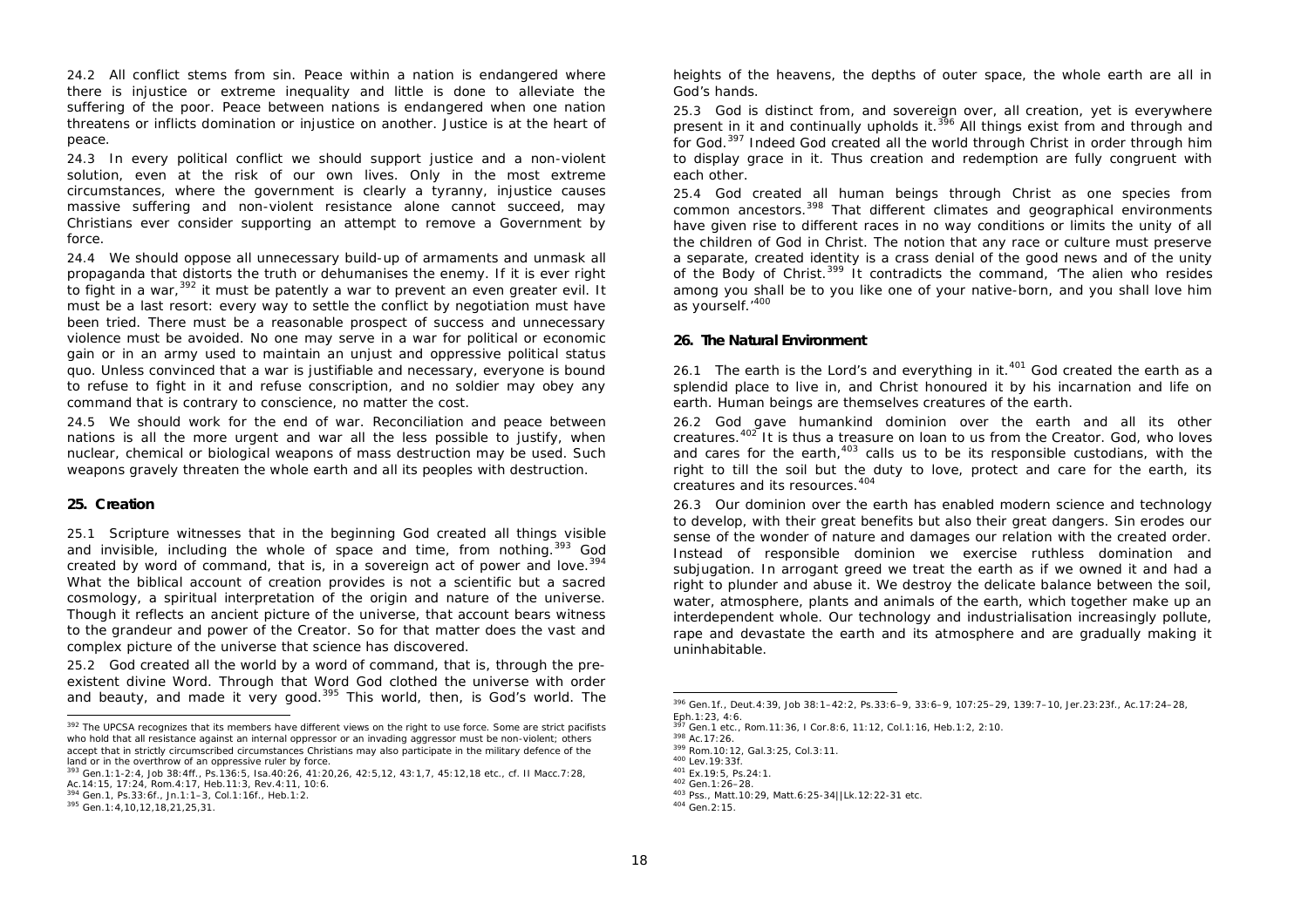26.4 God promises us a new earth. But in anticipation of this God calls us to maintain the earth and hand it on to future generations as a habitat fit for humanity and its other creatures. This means using all natural resources wisely, protecting the land, the sea and the air from damage and pollution and restoring them wherever they are damaged or polluted. This becomes all the more urgent as science places new powers in human hands.

# **27. Providence**

27.1 The God who created the whole universe through Christ<sup>405</sup> remains sovereign over it, constantly upholding and governing all things, caring and providing for all creatures<sup>406</sup> and quiding all things towards the purpose for which they were made: their ultimate fulfilment in Jesus Christ.<sup>407</sup> Neither the stars<sup>408</sup> nor any other power but God alone controls the course of all events and holds the future in hand. History and time itself move through ambiguity and mystery, but remain in holy keeping, moving always toward their divine destination.<sup>409</sup>

27.2 This does not mean that God is the author of sin or directly and exactly wills everything that happens.<sup>410</sup> God graciously and sovereignly allows human beings the freedom of action and responsibility that their humanity entails and to that end refrains from the kind of absolute control of everything that would exclude all freedom.<sup>411</sup>

27.3 God may chasten us with hard circumstances and break human pride on the rock of trials, tribulations, suffering and sorrow. Calamities sometimes also testify to God's judgement.<sup>412</sup> But tragedy and suffering are by no means all a simple, direct consequence of individual or corporate sin or all directly willed by God. God's dominion is not yet implemented on earth as in heaven. Hence we live in a world where suffering is often a mystery, where evil flourishes and wars against us, where the wicked may prosper and the righteous suffer.<sup>413</sup>

27.4 On the other hand God does not abandon us to fate or random chance. Nothing can take place except to the extent that God allows it,  $4^{14}$  and God makes no mistakes. God works in mysterious ways to bend the evil deeds of sinful people, tragic events and even the power of evil itself to serve the eternal divine purpose.<sup>415</sup> That purpose is a just, loving and glorious one, and everything will in the end perfectly conform to it. Thus with those who love God and are called according to that purpose all things work together for good.<sup>416</sup>

27.5 Meanwhile God grieves over the tragedies and anguish in the world more than we do. In the midst of tragedy we are comforted by knowing that in Jesus Christ God stands by us, sharing our weakness, sorrow and suffering and caring for  $us^{417}$  and that all things are in God's hands and in the end Christ will triumph over all evil. In the meantime we are called to pray and work with God for the good of the world and the relief of the suffering.

### **The Final Redemption**

### **28. God's Final Victory**

28.1 Christian faith looks beyond the present to the future. To live by faith in the crucified and risen Christ means to hope in his coming and universal dominion. <sup>418</sup>

28.2 Human history does not of itself or inevitably progress towards a better state of things. Antichrists appear,<sup>419</sup> misleading many. Some cause great suffering. Some even claim to be raised up by divine providence. Despite persecution, however, the faithful stand firm.

28.3 On a day that God has appointed and alone knows the Lord Jesus Christ will come in power and great glory.<sup>420</sup> He will triumph over all evil and tragedy and all powers opposed to God's rightful sovereignty and establish God's full dominion in the world.<sup>421</sup> The universe itself will be freed from the shackles of decay and be transformed, restored and brought to its unity and destiny in Christ, $422$  to enjoy the glorious liberty of the children of God. $423$ 

28.4 Everyone who has died will be raised and appear before Christ.<sup>424</sup> He will judge every person's works and the secrets of every heart.<sup>425</sup> Though we can place no limits on the mercy of God toward all humankind, $426$  sin condemns us all to be cut off from God's grace in hell for ever.<sup>427</sup> But those who put their trust in God's mercy and grace in Christ will be raised in transformed, glorified

 <sup>405</sup> Ps.33:6, Jn.1:1-3,10, I Cor.8:6, Col.1:16f., Heb.1:2, 11:3.

<sup>406</sup> Gen.1:11-31, 22:8, Job 38:41, Ps.40:5, 50:11, 84:3, 104:10-30, 136:25, 147:9, Matt.5:45||Lk.6:35, Matt.6:25-34||Lk.12:22-31, Matt.10:29-31||Lk.12:6f., Ac.14:17, 17:26, Rom.1:20, 8:28 etc.

<sup>407</sup> Jn.5:17, Rom.8:21, Eph.1:10, Col.1:16,20, Rev.22:13 etc.

<sup>408</sup> Jer.10:2.

<sup>409</sup> Deut.29:29, Job 2ff., Eph.1:9f., Col.1:16, Heb.1:2.

<sup>410</sup> Ps.1:5, 5:4-6, 11:5, Jn.13:27, 19:11 etc.

<sup>411</sup> Ac.14:16, 17:30 etc.

<sup>412</sup> Deut.8:5, Jos.23:15f., Ps.94:12, 119:67,71,75, Prov.3:11f., Isa.45:7, Jer.25:15-38, Mic.2:1-4, Heb.12:5-11. <sup>413</sup> Deut.29:29, Job *passim*, many Pss., I Jn.5:19.

<sup>414</sup> Prov.16:9.

<sup>415</sup> II Chr.36:22f., Isa.44:24-45:13 etc.

 <sup>416</sup> Jn.9:3, Rom.8:28.

<sup>417</sup> Ps.23:1-6, 27:1-14, 91:1-16, 118:5-18, Matt.6:25, Ac.9:4f., 14:15-17, I Cor.12:26f., Phil.4:19, Heb.2:18, 4:15, I Pet.5:7.

<sup>418</sup> Ps.33:18-22, 39:7, 62:5-8, 65:5, 71:5, 78:5-8, 119:49,166, 130:5,7, 146:5, 147:11, Jer.17:3, Lam.3:21-26, Ac.26:6, Rom.8:24f, 15:13, I Cor.13:13, Gal.5:5, Eph.1:18, Col.1:1-3,22f.,27, I Th.1:3, 5:8, I Tim.4:10, 5:5, Tit.1:2, 2:13, 3:7, Heb.3:6, 6:11,18f., 7:19, 10:23, I Pet.1:3,13,21, 3:15.

<sup>419</sup> I Jn.2:18.

<sup>420</sup> Ps.96:11-13, Isa.11:1-9, Dn.7:13, Matt.24:30, 25:31, Mk.13:26, 14:62, I Cor.1524-28, Phil.2:9-11.

<sup>421</sup> Matt.16:27f.||Mk.8:38f.||Lk.9:26f., Matt.24:3–51||Mk.13:14–37||Lk.21:7–36, Matt.26:64||Mk.14:62,

Jn.14:3, I Cor.1:7, 15:20–28,35-57, Phil.3:20f., I Th.2:19, 3:13, 4:13–5:11,23, II Th.2:1–10, Jas.5:7f., II Pet.3:3–13, I Jn.2:8.

<sup>422</sup> Matt.19:28||Lk.19:30, Ac.3:21, Rom.8:16-22, Eph.1:10, I Cor.15:24-28.

<sup>423</sup> Rom.8:18–21.

<sup>424</sup> Matt.23:30||Lk.20:35f., Rom.8:18, I Cor.15:22f.,35–57, II Cor.4:17, 5:10, Col.3:4, I Th.4:14, II Tim.2:18, I Jn.3:2.

<sup>425</sup> Ps.44:21, Rom.2:16

<sup>426</sup> Ps.77:9, I Tim.2:4, Js.2:13.

<sup>427</sup> Matt.25:41–46, Mk.9:42-48, Jn.3:36, II Cor.2:15, Eph.2:11f., Phil.1:28, 3:19, I Th.5:3, II Th.1:9 etc.